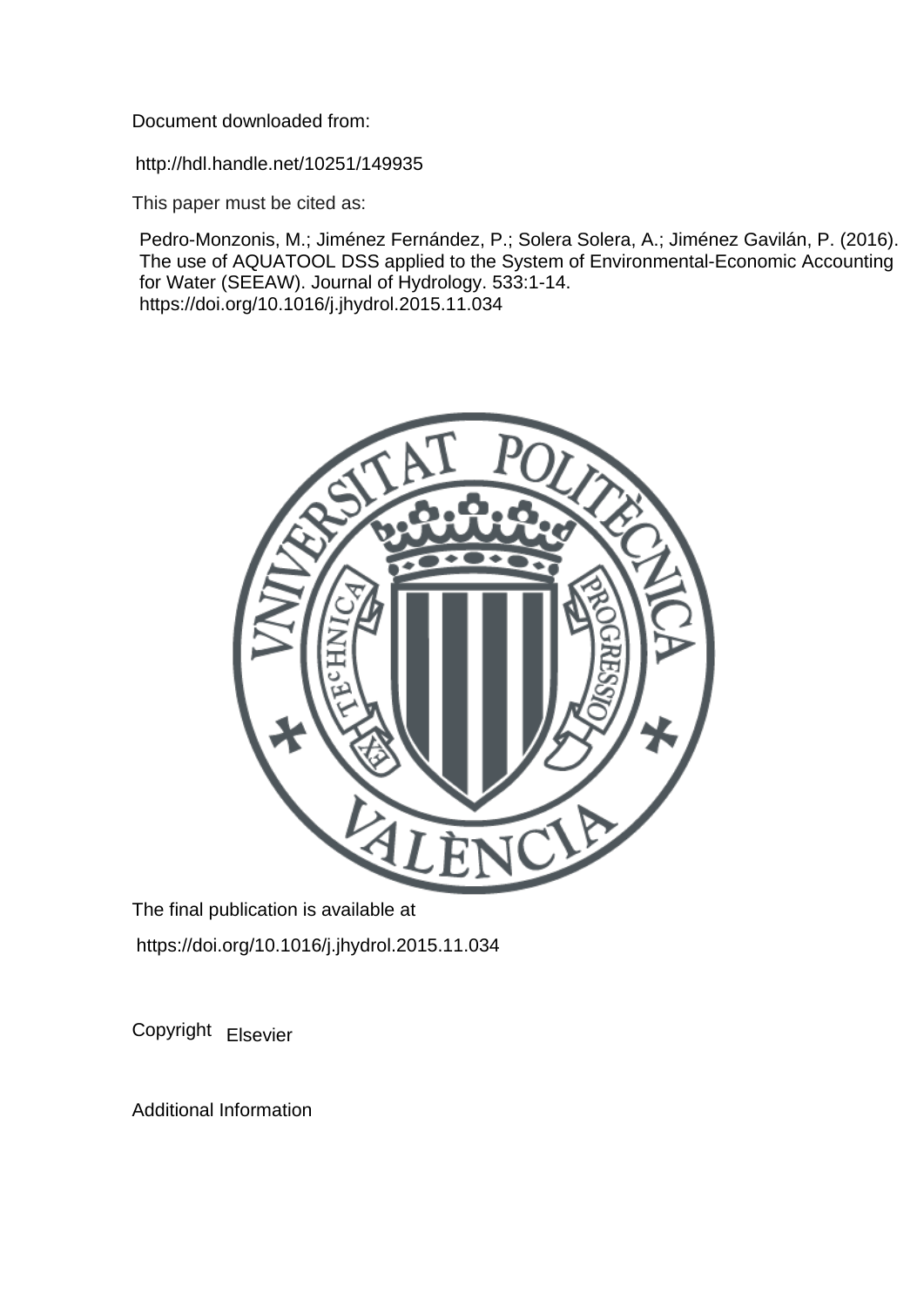# The use of AQUATOOL DSS applied to the System of Environmental-

# Economic Accounting for Water (SEEAW)

# María Pedro-Monzonís<sup>1\*</sup>, Pedro Jiménez Fernández<sup>2</sup>, Abel Solera Solera<sup>1</sup> and Pablo Jiménez Gavilán<sup>2</sup>

<sup>1</sup>Research Institute of Water and Environmental Engineering (IIAMA), Universitat Politècnica de València, Valencia (Spain) <sup>2</sup>Department of Geology and Centre of Hydrogeology of the University of Malaga (CEHIUMA), University of Málaga, Málaga (Spain)

\*mapedmon@upv.es

## Abstract

Currently, water accounts are one of the next steps to be implemented in European River Basin Management Plans. Building water accounts is a complex task, mainly due to the lack of common European definitions and procedures. For their development, when data is not systematically measured, simulation models and estimations are necessary. The main idea of this paper is to present a new approach which enables the combined use of hydrological models and water resources models developed with AQUATOOL Decision Support System (DSS) to fill in the physical water supply and use tables and the asset accounts presented in the System of Economic and Environmental Accounts for Water (SEEAW). The case study is the Vélez River Basin, located in the southern part of the Iberian Peninsula in Spain. In addition to obtaining the physical water supply and use tables and the asset accounts in this river basin, we present here the indicators as a result thereof. These indicators cover many critical aspects of water management, showing a general description of the river basin and allowing decision-makers to characterize the pressures on water resources. As a general conclusion, the union of AQUATOOL DSS and SEEAW will provide more complete information to decision-makers and enables to introduce these methodological decisions in order to guarantee consistency and comparability of the results between different river basins.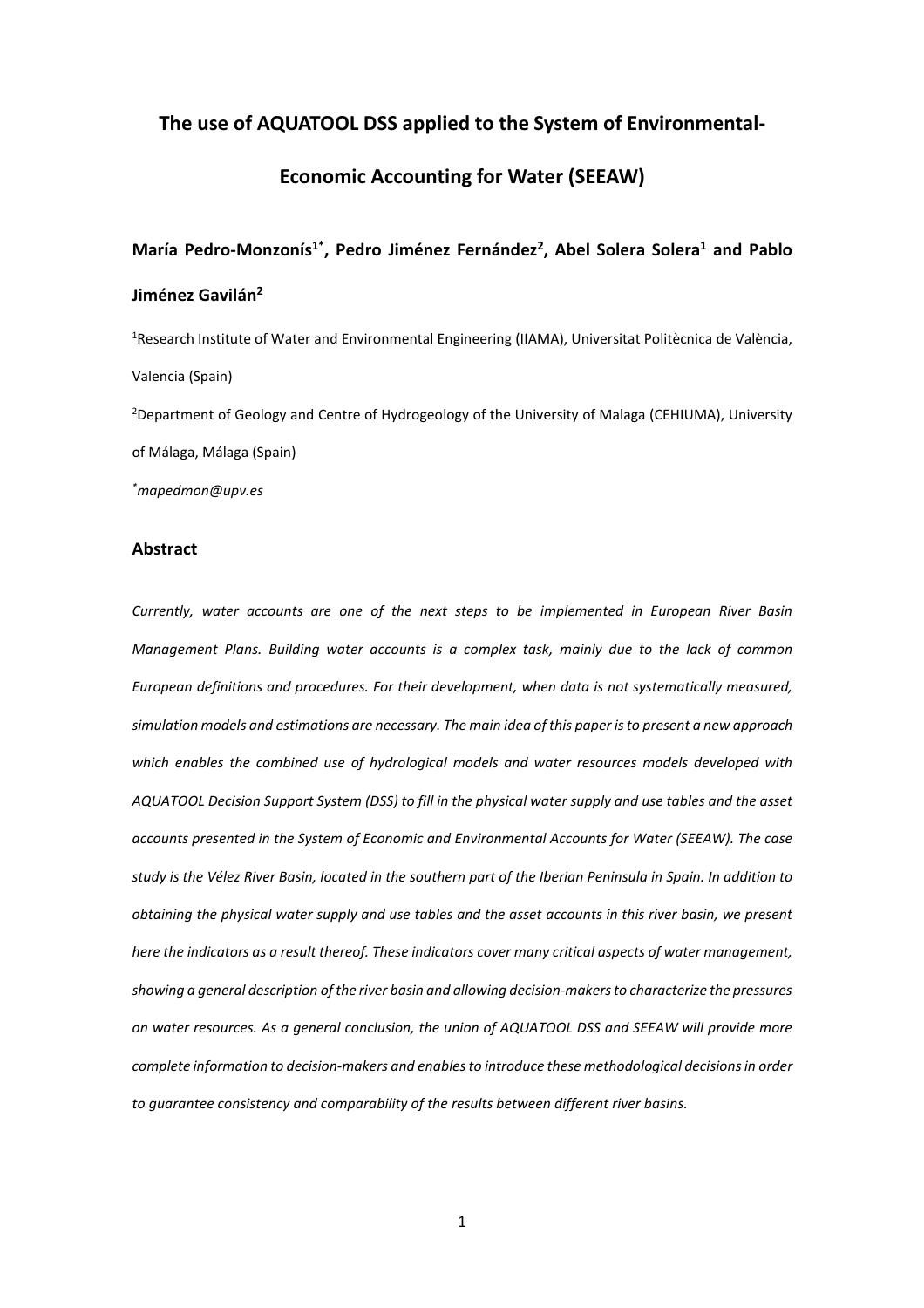Keywords: Water accounts, System of Environmental-Economic Accounting for Water (SEEAW), AQUATOOL, water resources systems

## 1. Introduction

One of the main challenges in the XXI century is related with the sustainable use of water. This is due to the fact that water is an essential element for the life of all who inhabit our planet. In many cases, the absence of a rational water use is due to the lack of economic valuation of water resources. To improve this situation, first, the EU Water Framework Directive (WFD) (EP, 2000) established a framework for the Community action in the field of water policy. Its main objectives included expanding the scope of water protection to all waters in order to achieve their "good status", a water management based on river basins, the implementation of pricing policies and the promotion of public participation, among others. The Member States were required to implement the WFD by the river basin management plans, which had to include a description of the river basin, an inventory of water resources and demands, a register of protected areas, the regime of environmental flows, the water exploitation systems and their water balances, an inventory of pressures, the environmental targets, cost recovery, the programme of measures and the public participation. The Blueprint to safeguard Europe's water resources (EC, 2012) represents another turn of the screw towards an improvement in terms of quality and quantity of water resources. The Water Blueprint presents a three-tier strategic approach by improving the implementation of current European Union (EU) water policy; jointly analysing water policy objectives with the economic growth of other economic sectors such as agriculture, fisheries, renewable energy or transport; and improving significant aspects of the WFD related to water efficiency. To this end, water accounts are presented as a tool to achieve the objective of water efficiency. One of the targets of water accounting is, in addition to comparing results between different territories, to measure the contribution of each water user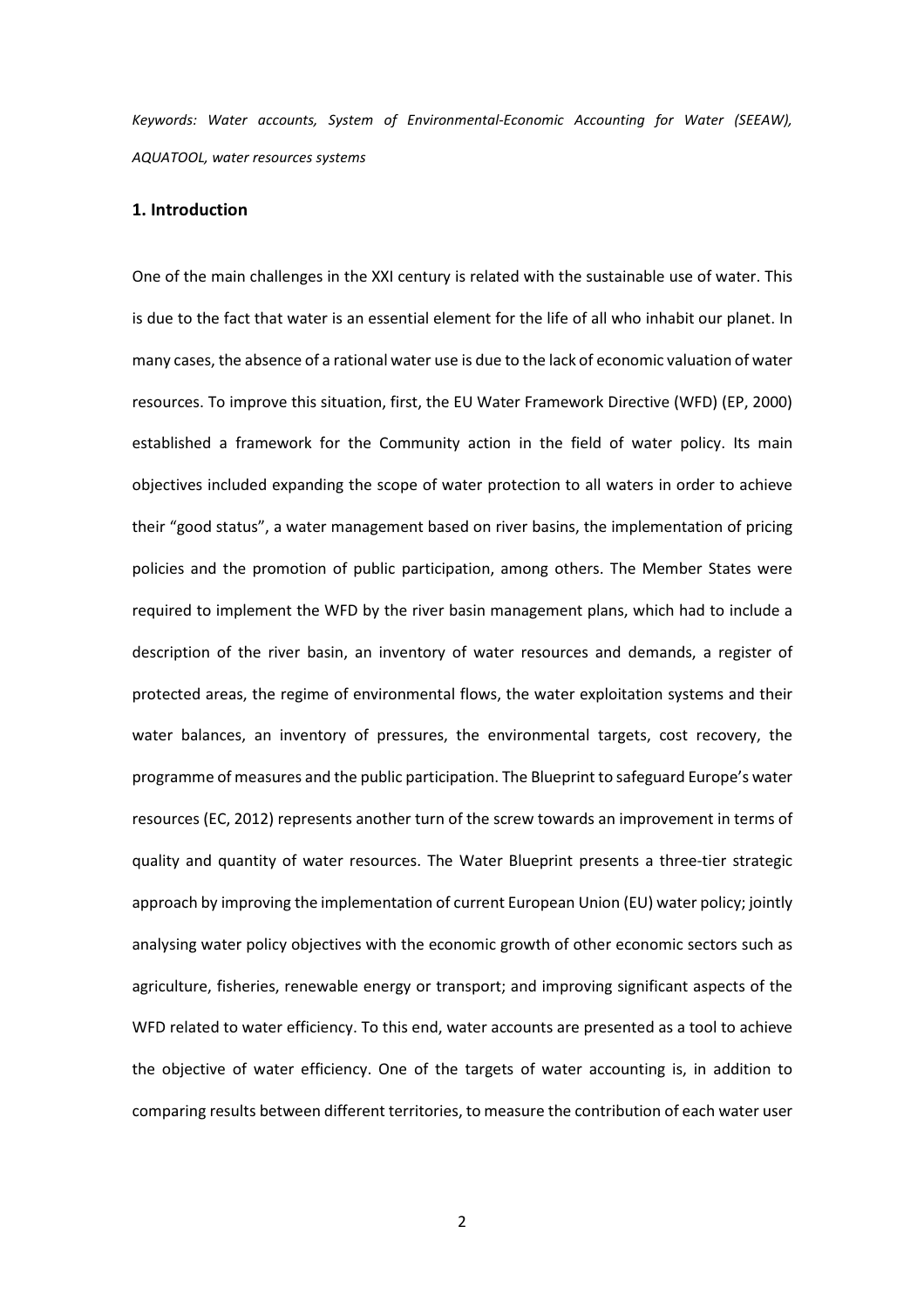to the overall economic value of water resources in order to identify real potential water savings (Ward and Pulido-Velázquez, 2008; Dumont et al., 2013; Tilmant et al., 2015).

Currently, water accounts are one of the next steps to be implemented in the River Basin Management Plans (Hunink, 2014). In order to assess water resources, water accounts, defined by United Nations Statistics Division (UNSD), have become a very powerful tool for improving water management, as they provide a method of organizing and presenting information relating to the physical volumes of water in the environment, water supply and economy (Vardon et al., 2007). As noted by Molden and Sakthivadivel (1999), their methodology is based on a water balance approach where, based on conservation of mass, the sum of inflows must equal the sum of outflows plus any change in storage. The System of Environmental-Economic Accounting for Water (SEEAW) (UNSD, 2012) is displayed as a tool for water allocation which enables the building of water balances in a river basin. The main concern of the SEEAW is to provide a standard approach which allows policymakers to compare results between different territories and periods. But one of the weaknesses of this approach is that environmental requirements are not explicitly considered and, it is worth noting that the introduction of environmental flows may affect the existing uses in the basin. As observed, building water accounts is a complex task, mainly due to the lack of common European definitions and procedures and the difficulty of the collection of the required data. As noted by Tilmant et al. (2015), although the SEEAW is increasingly adopted, there is no unified procedure to establish water accounts, nor there is an agreement on how water accounts must be presented. Dimova et al. (2014) also indicate that although the SEEAW concepts are relatively simple, its implementation requires collecting a variety of data from numerous actors and stakeholders. Due to the difficulty of gauging the components of the hydrological cycle, the use of simulation models has become an essential tool extensively employed in last decades.

3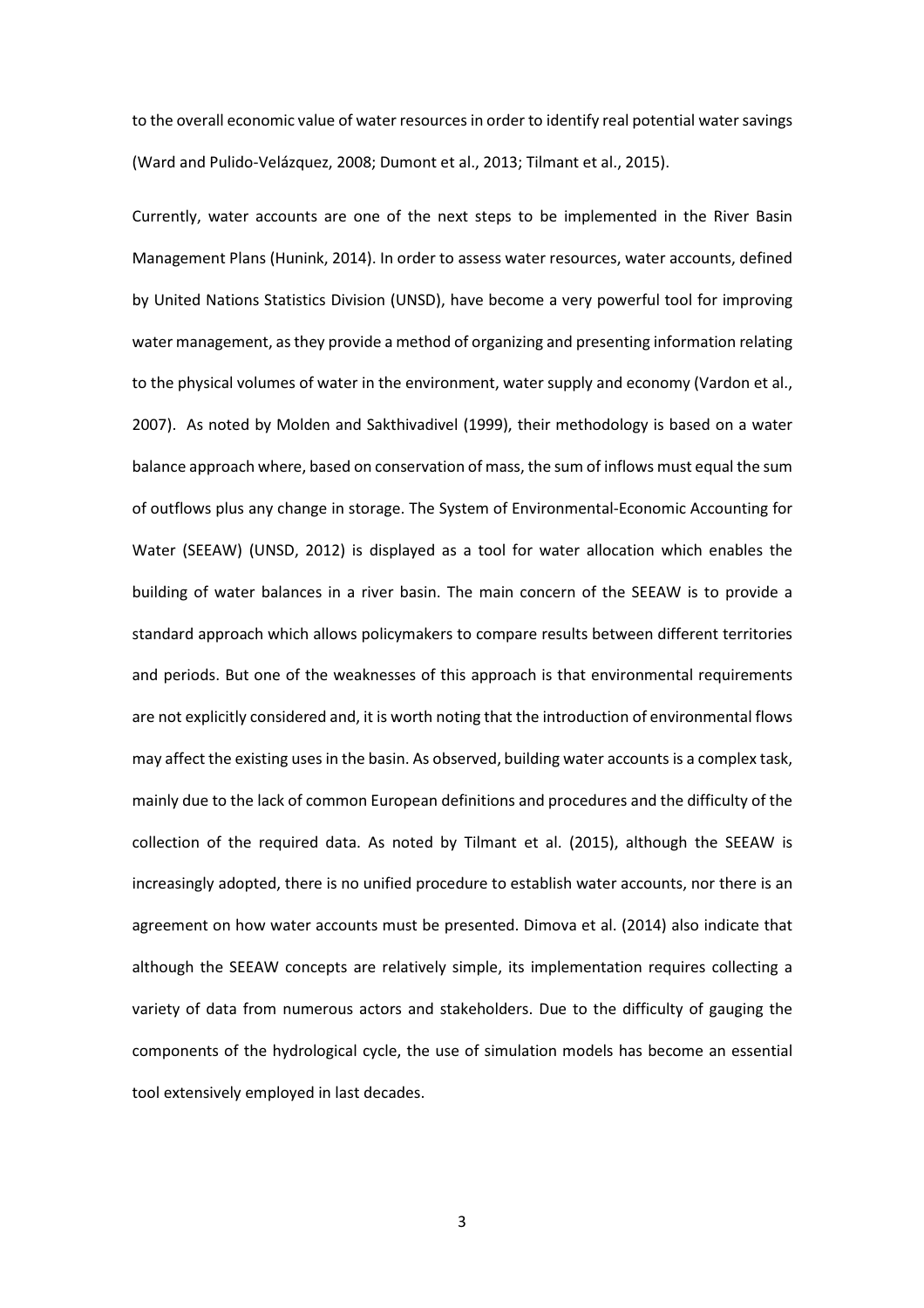This research is framed within the Water Accounting in a Multi-Catchment District (WAMCD) project, financed by the European Union. Its main goal is the development of water accounts in the Mediterranean Andalusian River Basin District, in Spain. To achieve this goal, the study draws on several modules from AQUATOOL Decision Support System (AQUATOOL DSS) (Andreu et al., 1996), which enables the building of a water cycle simulation model and a water resources management model in order to create a database to assist the building of the physical water supply and use tables and the asset accounts presented in the SEEAW.

# 2. Materials and methods

Water resources systems analysis comprises all the necessary elements to describe a river basin (Pedro-Monzonís et al., 2015a). It consists of the analytical study of the water resources in a river basin in order to help decision makers to identify and choose one alternative from other possible ones. Water planning and the Integrated Water Resources Management (IWRM) represent the best way to achieve this goal.

## 2.1. System of Environmental-Economic Accounting for Water (SEEAW)

The SEEAW has been developed by the UNSD in conjunction with the London Group on Environmental Accounting (UNDS, 2012). Its main objective has been standardizing concepts related to water accounting, providing a conceptual framework for organising economic and hydrological information. In this sense, water accounts generally, and particularly the SEEAW, expect to become a useful tool for helping on the decision-making process on issues of allocating water resources and improving water efficiency.

SEEAW framework considers the flows between the environment and the economy. The inland water resource system is comprised by surface water, groundwater and soil water; in relation to the economy, it is represented by abstractions, imports, exports and returns of the most relevant economic agents (households, the industry involved in the collection, treatment and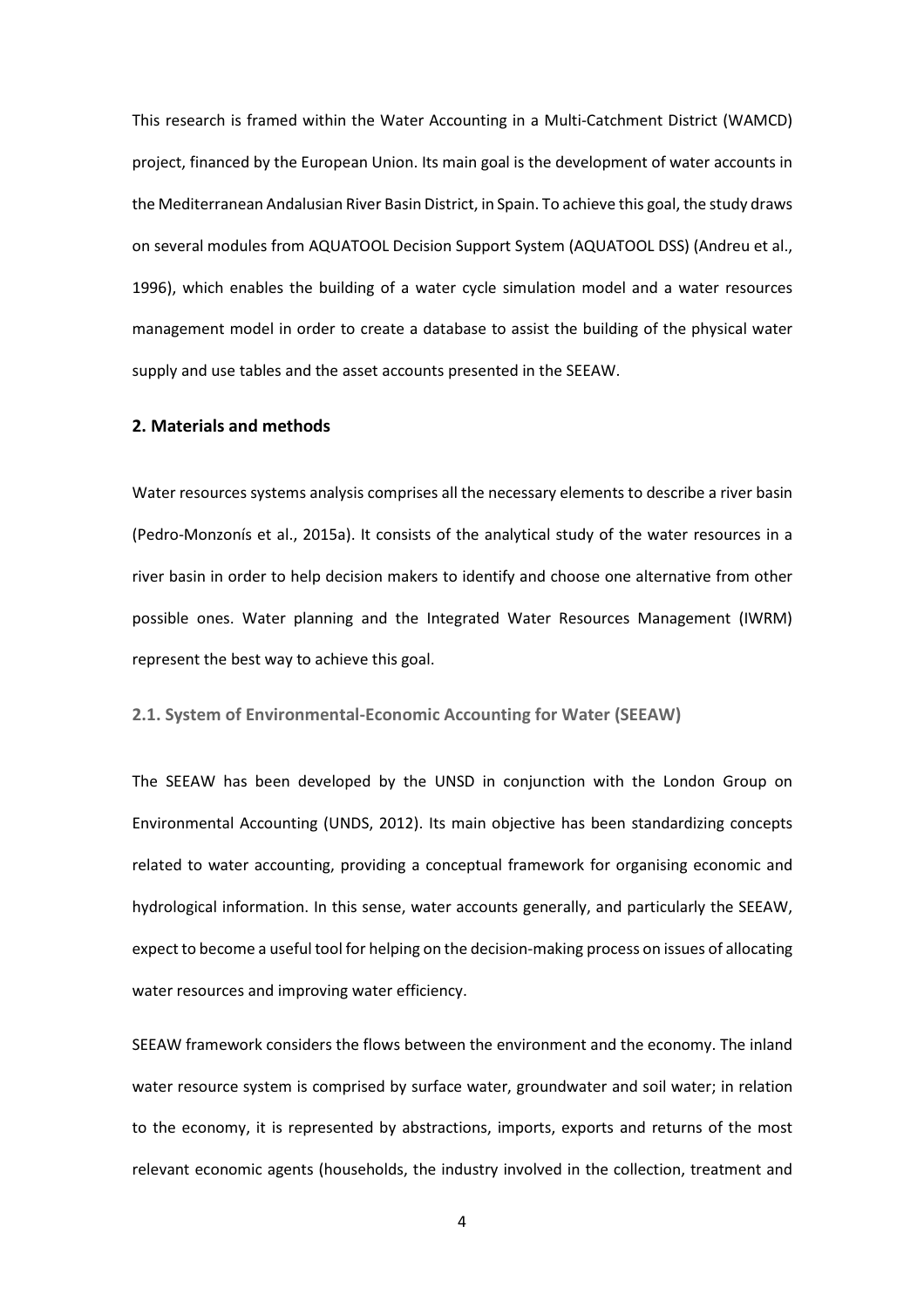discharge of sewage, the industry involved in the collection, treatment and supply of water to households, industries and the rest of the world and other industries which use water in their production process). SEEAW tables related to water resources are organised in flow accounts or asset accounts according to whether they represent the water flows in physical units within the economy and between environment and the economy, or they measure stocks at the beginning and the end of the accounting period. This is further discussed in section 2.3. The classification of industrial economic activities traditionally used in SEEAW is the International Standard Industrial Classification of All Economic Activities (ISIC) (UN, 2008), although the economic uses could be classified according to the river basin main economic sectors.

## 2.2. AQUATOOL Decision Support System Shell

AQUATOOL (Andreu et al., 1996) is a user-friendly DSS widely employed by Spanish River Basin Authorities, as well as in other countries (e.g., Chile, Italy, Morocco, among others). This DSS consists of several modules allowing the analysis of different approaches in water resources systems. A brief description of the modules used in this research is presented below.

## 2.2.1. EVALHID module

EVALHID (Paredes-Arquiola et al., 2012) is a module for the development of rainfall-runoff models in complex basins and which evaluates the amount of water resources produced. The module consists of several types of models that can be chosen depending on the available data, the complexity of the basin and the user's experience in the development and calibration of hydrological models. All available models are aggregated with semidistributed application at sub-basin scale.

The HBV model (Hydrologiska Byråns Vattenbalans-avdelning) (Bergström and Forsman, 1973) has been used in the case study. It consists of eight parameters and three state variables. The general processes of the version used of HBV model are illustrated in the figure below. This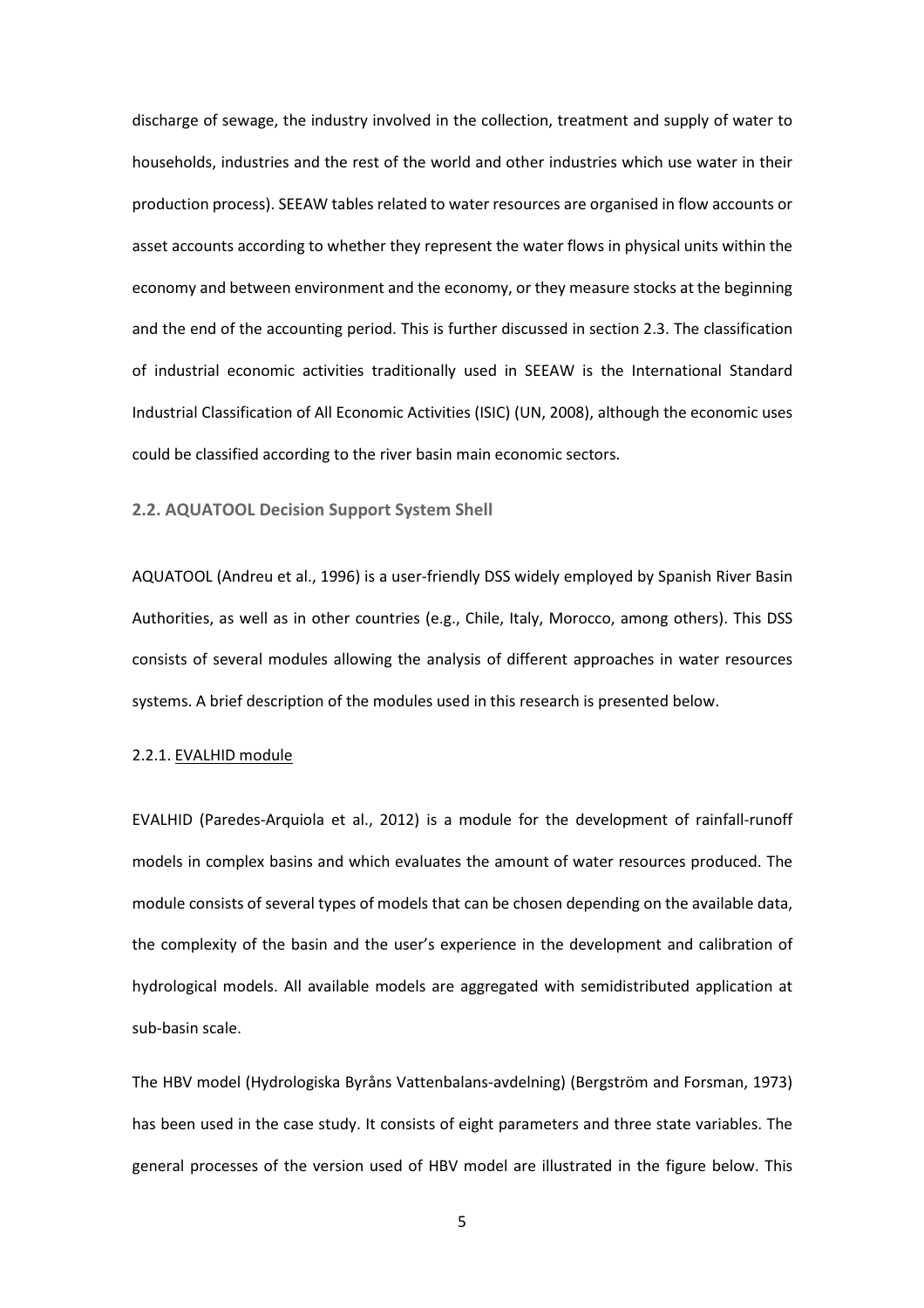includes a module that processes the data of precipitation as rainfall or snow based on the temperature in each time step. Rainfall and melting snow are processed into the soil moisture form where the effective precipitation contributing to runoff is evaluated. The remainder of precipitation contributes to moisture on the ground, which in turn may evaporate if the content of water present within the ground is large enough. The main output of the model is total runoff in the drainage point of the basin, which consists of three components: direct runoff, interflow (fast discharge plus slow discharge) and baseflow (see figure 1). Additional information related with the HBV model can be found in Götzinger and Bárdossy (2007).



 $Q_T = (Q_S + Q_0 + Q_1 + Q_2)^* A$ **Total runoff** 

Figure 1. Schematic flow and storage of HBV model

Broadly, the necessary data for each sub-basin are the corresponding area, precipitation (P) and potential evapotranspiration (PET) time series data. The two latter ones have been obtained by using the database of Spain02 (Herrera et al, 2012), which is formed by a rough grating of 20 km<sup>2</sup>, covering the surface of Spain. This database provide the time series data of maximum and minimum air temperatures and precipitation, both with daily and monthly scale aggregation, for the period 1950-2008. As noted by Vangelis et al. (2013), since precipitation and air temperature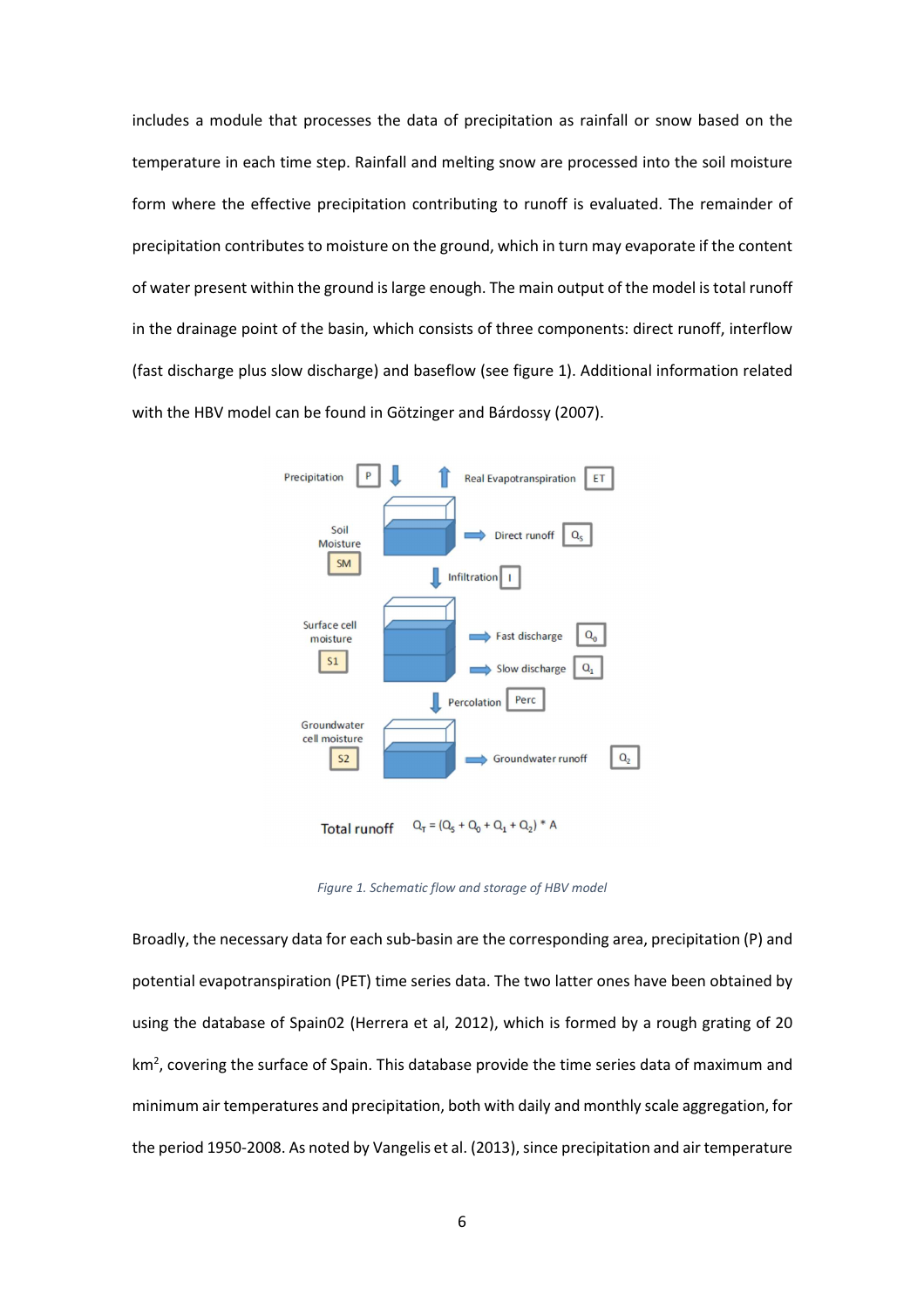data are the only readily available data, PET was obtained by the Hargreaves method (Hargreaves and Samani, 1985).

## 2.2.2. SIMGES module

The SIMGES module (Andreu et al., 1996) can simulate the water resources system, on a monthly time scale, by a simple flow balance in a flow network in order to find a flow solution compatible with the defined constraints. It considers the aquifers and the relations between river and aquifer, the returns to the surface system and the infiltration to the groundwater, the evaporation and infiltration loses from reservoirs, the energy production from hydropower stations, the definition of environmental flows as well as different water use priorities. Moreover, the SIMGES module allows us to define operating rules to reproduce source-demand interactions that can help improving integrated river basin management.

### 2.3. Combined use of AQUATOOL DSS and SEEAW

To construct SEEAW tables, we have used a rainfall-runoff model which has been built with EVALHID module. The results are the time series of real evapotranspiration, soil storage, and infiltration, among others. So, once we select the corresponding hydrological year or period of years, we are capable of building SEEAW tables. In order to include the human actions during the planning and management of the water exploitation system, we have used EVALHID results in combination with SIMGES module. The time series of streamflows obtained with EVALHID have been introduced in a SIMGES model, and we obtain results related to water allocation such as water transfers, evaporation in reservoirs, reserves or outflows to the sea, among others, that can be managed by technicians. A scheme of this approach is shown in figure 2.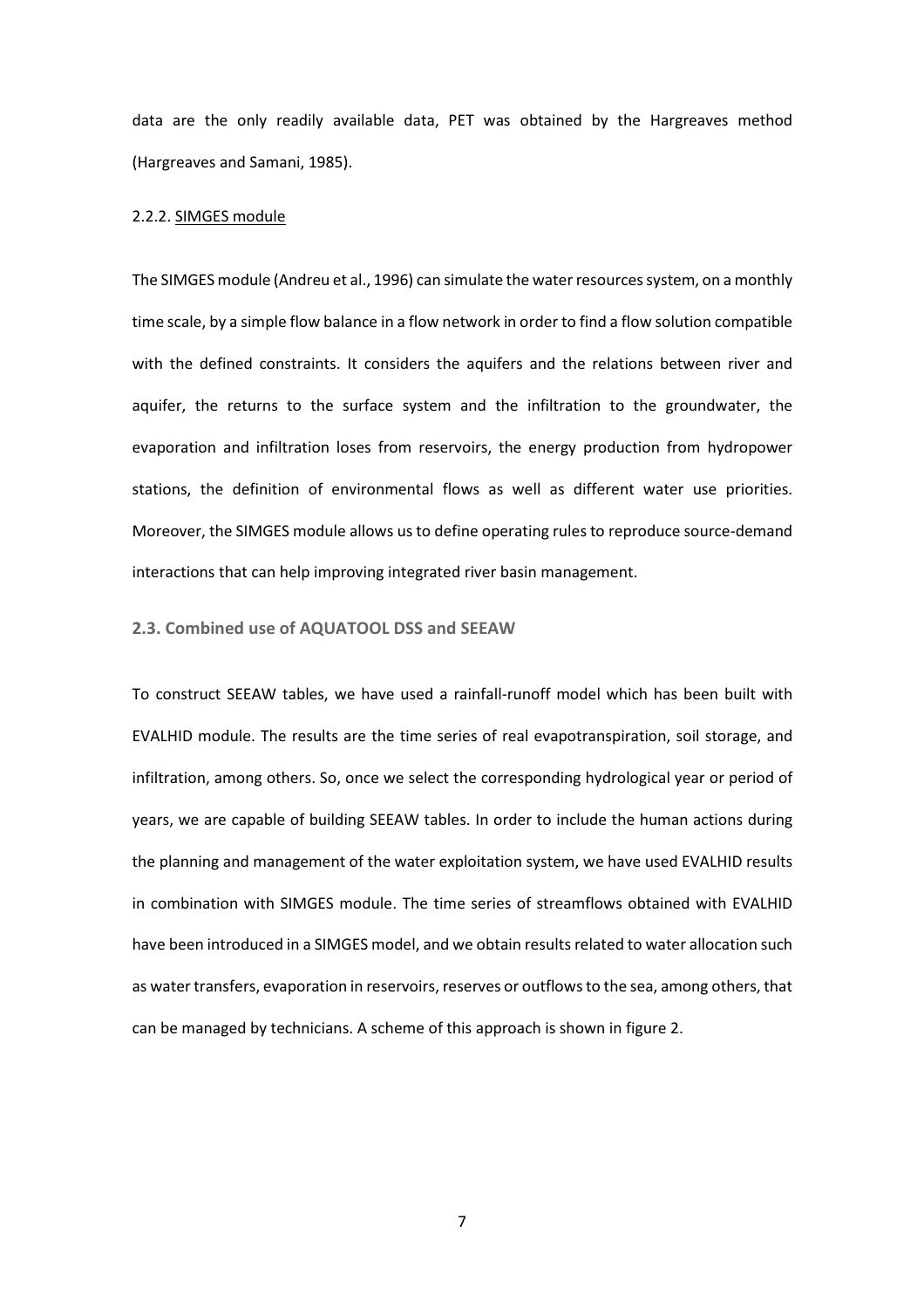

Figure 2. Process to obtain SEEAW tables by using EVALHID and SIMGES tools (Source: EC (2015))

We have developed an acquisition tool consisting of a database linked with SIMGES and EVALHID models, which enables the building of water asset accounts, matrix of flows between water resources and physical water supply and use tables at monthly scale in any month of the simulated period (1950/51-2006/07). Both programs work on a database and their results can also be dumped into the SEEAW database. All data and results are linked with their correspondent element and every element is linked with the type of elements they represent in the system. Note that each element may have several results, e. g. some of the results of a reservoir are volume, evaporation, and filtrations. In order to obtain the accumulated results in the required format of SEEAW tables, it has been necessary the building of several database queries which are linked with several spreadsheets where the tables are finally built.

Water asset accounts (see table 1) measures stocks at the beginning and at the end of the accounting period and record the changes in stocks that occur during that period due to natural causes (precipitation, evapotranspiration) and human activities (abstractions, returns). On the other hand, matrix of flows (see table 2) describes exchanges of water between water resources, providing information on the origin and destination of flows in the territory. It assists in identifying the contribution of groundwater to the surface flow as well as the recharge of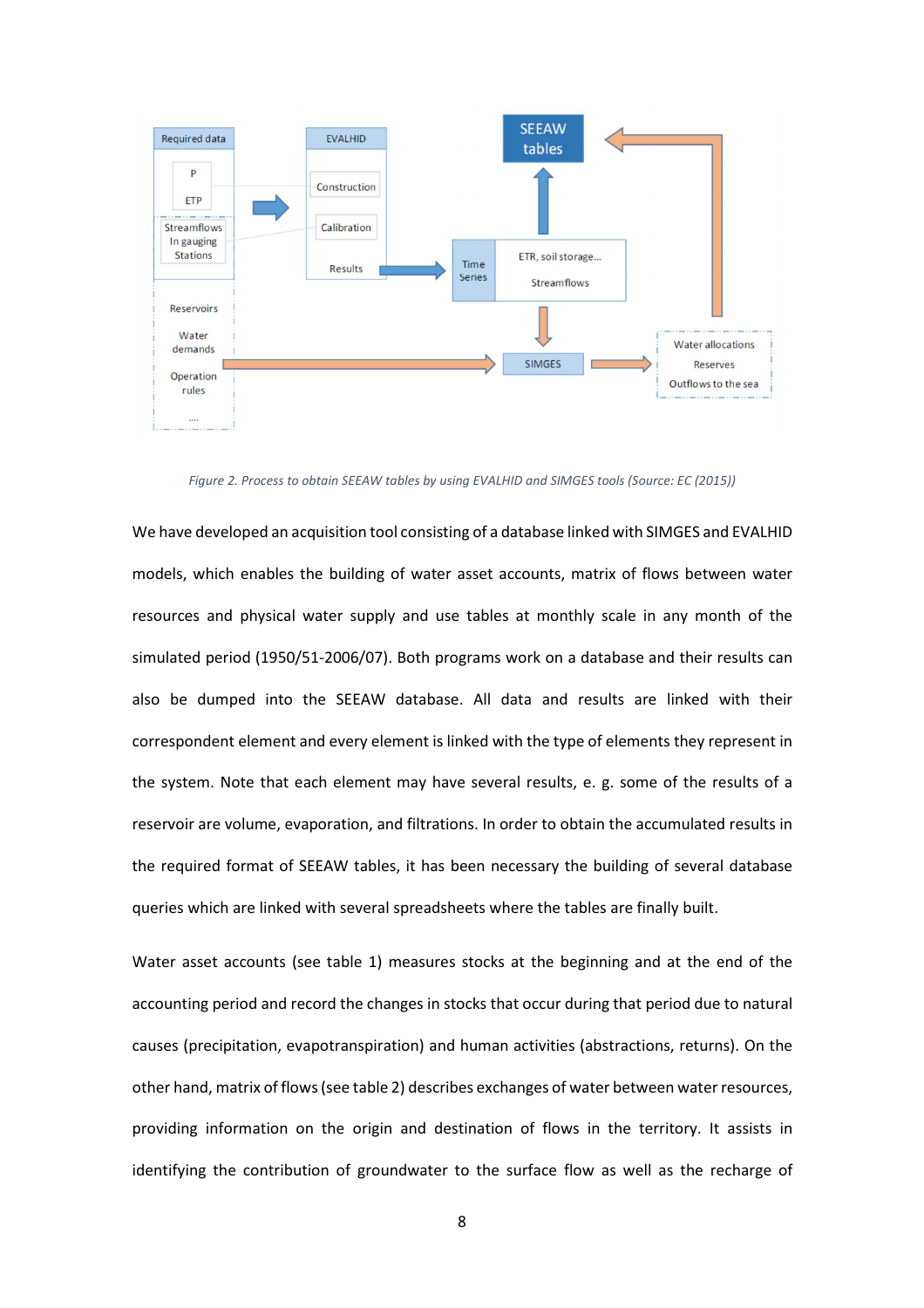aquifers by surface runoff. In both tables, the source information of each cell may come from EVALHID and/or SIMGES models.

|                                                 |                                      |                      | EA.131. Surface water        |                                             |                            |                          |       |
|-------------------------------------------------|--------------------------------------|----------------------|------------------------------|---------------------------------------------|----------------------------|--------------------------|-------|
|                                                 | EA. 1311<br>Artificial<br>reservoirs | EA.<br>1312<br>Lakes | EA.<br>1313<br><b>Rivers</b> | EA.<br>1314<br>Snow,<br>ice and<br>glaciers | EA. 132<br>Ground<br>water | EA. 133<br>Soil<br>water | Total |
| 1. Opening stocks                               |                                      |                      |                              |                                             |                            |                          |       |
| Increases in stocks                             |                                      |                      |                              |                                             |                            |                          |       |
| 2. Returns                                      |                                      |                      |                              |                                             |                            |                          |       |
| 3. Precipitation                                |                                      |                      |                              |                                             |                            |                          |       |
| 4. Inflows                                      |                                      |                      |                              |                                             |                            |                          |       |
| 4.a. From upstream territories                  |                                      |                      |                              |                                             |                            |                          |       |
| 4.b. From other resources in the territory      |                                      |                      |                              |                                             |                            |                          |       |
| Decreases in stocks                             |                                      |                      |                              |                                             |                            |                          |       |
| 5. Abstraction                                  |                                      |                      |                              |                                             |                            |                          |       |
| 6. Evapotranspiration/actual evapotranspiration |                                      |                      |                              |                                             |                            |                          |       |
| 7. Outflows                                     |                                      |                      |                              |                                             |                            |                          |       |
| 7.a. To downstream territories                  |                                      |                      |                              |                                             |                            |                          |       |
| 7.b. To the sea                                 |                                      |                      |                              |                                             |                            |                          |       |
| 7.c. To other resources in the territory        |                                      |                      |                              |                                             |                            |                          |       |
| 8. Other changes in volume                      |                                      |                      |                              |                                             |                            |                          |       |
| 9. Closing stocks                               |                                      |                      |                              |                                             |                            |                          |       |

Table 1. Water asset accounts (hm<sup>3</sup>) [Blue cells with an horizontal pattern style indicate these data come from

SIMGES model, green cells with a vertical pattern style indicate these data come from EVALHID model, pink cells with a grid pattern style indicate these data come from EVALHID and SIMGES models. Orange cells with sloped

pattern style indicate these data come from the matrix of flows between water resources table.]

|                                               |                                      |                      | EA.131. Surface water        |                                             |                            |                             | <b>Outflows</b>                              |
|-----------------------------------------------|--------------------------------------|----------------------|------------------------------|---------------------------------------------|----------------------------|-----------------------------|----------------------------------------------|
|                                               | EA. 1311<br>Artificial<br>reservoirs | EA.<br>1312<br>Lakes | EA.<br>1313<br><b>Rivers</b> | EA.<br>1314<br>Snow,<br>ice and<br>glaciers | EA. 132<br>Ground<br>water | EA.<br>133<br>Soil<br>water | to other<br>resources<br>in the<br>territory |
| EA. 1311 Artificial reservoirs                |                                      |                      |                              |                                             |                            |                             |                                              |
| <b>EA. 1312 Lakes</b>                         |                                      |                      |                              |                                             |                            |                             |                                              |
| EA. 1313 Rivers                               |                                      |                      |                              |                                             |                            |                             |                                              |
| EA. 1314 Snow, ice and glaciers               |                                      |                      |                              |                                             |                            |                             |                                              |
| EA. 132 Groundwater                           |                                      |                      | .                            |                                             |                            |                             |                                              |
| EA. 133 Soil water                            |                                      |                      |                              |                                             |                            |                             |                                              |
| Inflows from other resources in the territory |                                      |                      |                              |                                             |                            |                             |                                              |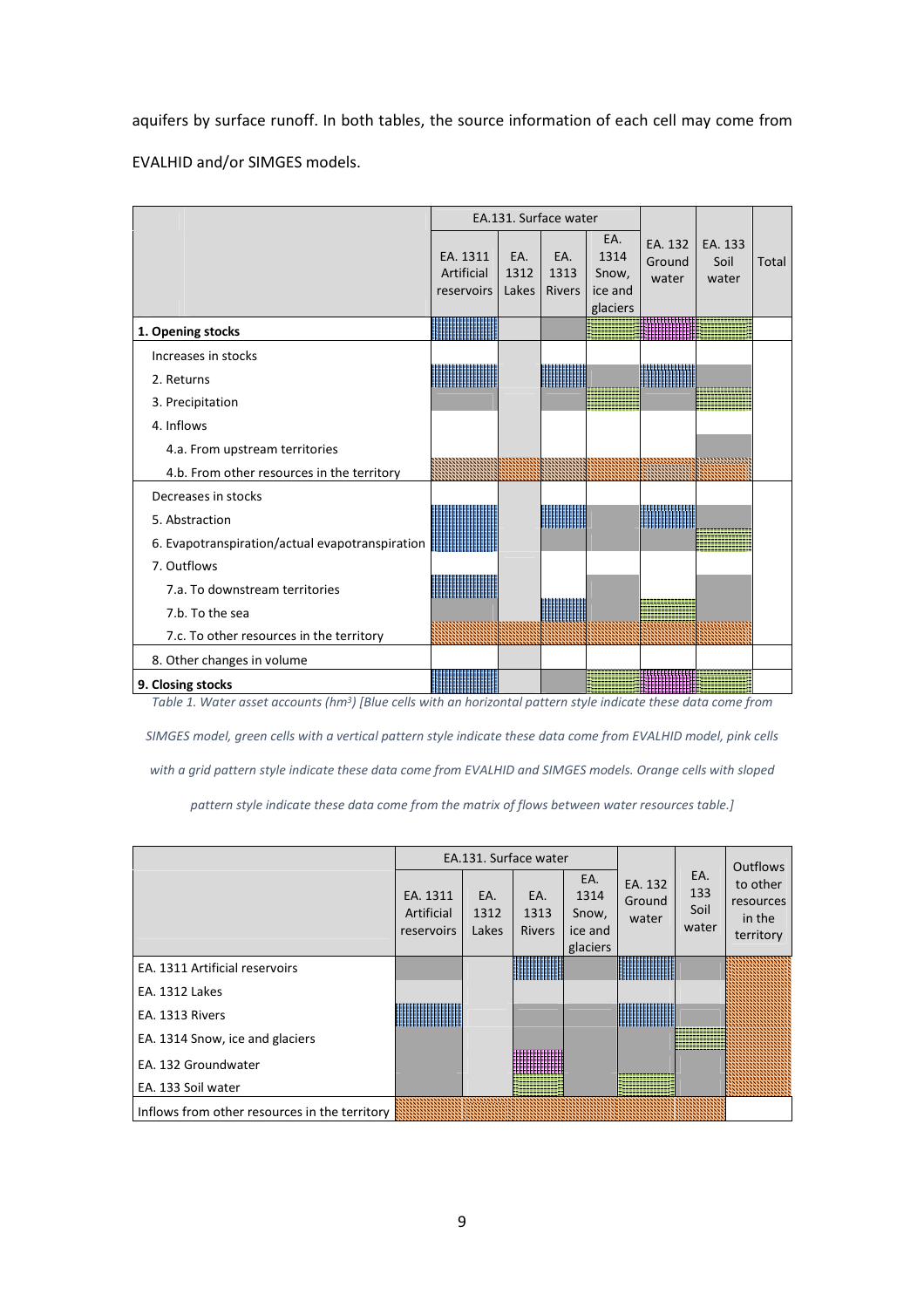Table 2. Matrix of flows between water resources (hm<sup>3</sup>) [Blue cells with an horizontal pattern style indicate these data come from SIMGES model, green cells with a vertical pattern style indicate these data come from EVALHID model, pink cells with a grid pattern style indicate these data come from EVALHID and SIMGES models. Orange cells with sloped pattern style indicate these results are used in water asset accounts table.]

The physical use table is divided into two parts: the first part describes flows from the environment to the economy (such as water abstraction) and the second part describes flows within the economy (such as water received from other economic units). Likewise, the physical supply table is also divided into two parts: the first part describes the flows of water within the economy (such as the supply of water to other economic units) and the second part describes flows from the economy to the environment (such as returns of water into the environment). These are the classification of the economic water uses in these tables: urban, farming, cattle raising, recreational and rest of the world. This classification differs from the ISIC (UN, 2008) and is adapted to the main economic features of the river basin, where agrarian and touristic uses are the principal ones. Note that each cell in physical use and supply tables comes from SIMGES model.

## 3. Case study: The Vélez River Basin

# 3.1. Characterization of the study area

The Vélez River Basin is located in the southern part of the Iberian Peninsula in Spain (see figure 3). This river basin is managed by the Mediterranean Andalusian Basin' River Basin District (MAB RBD) which includes up to 16 subsystems (or exploitation systems). The Vélez River is included in the sub-system II.1 and it has a length of 68 km, traversing the province of Malaga. Its main tributaries are Benamargosa, Guaro, Alcaucín, Bermuza, Almanchares and Rubite rivers. The climate is subtropical Mediterranean with an average precipitation of 630 mm/year, and an average temperature of 16ºC. There is a progressive transition to a maritime Mediterranean climate as we move up to the peaks further north (García-Aróstegui et al, 2007). The hydrological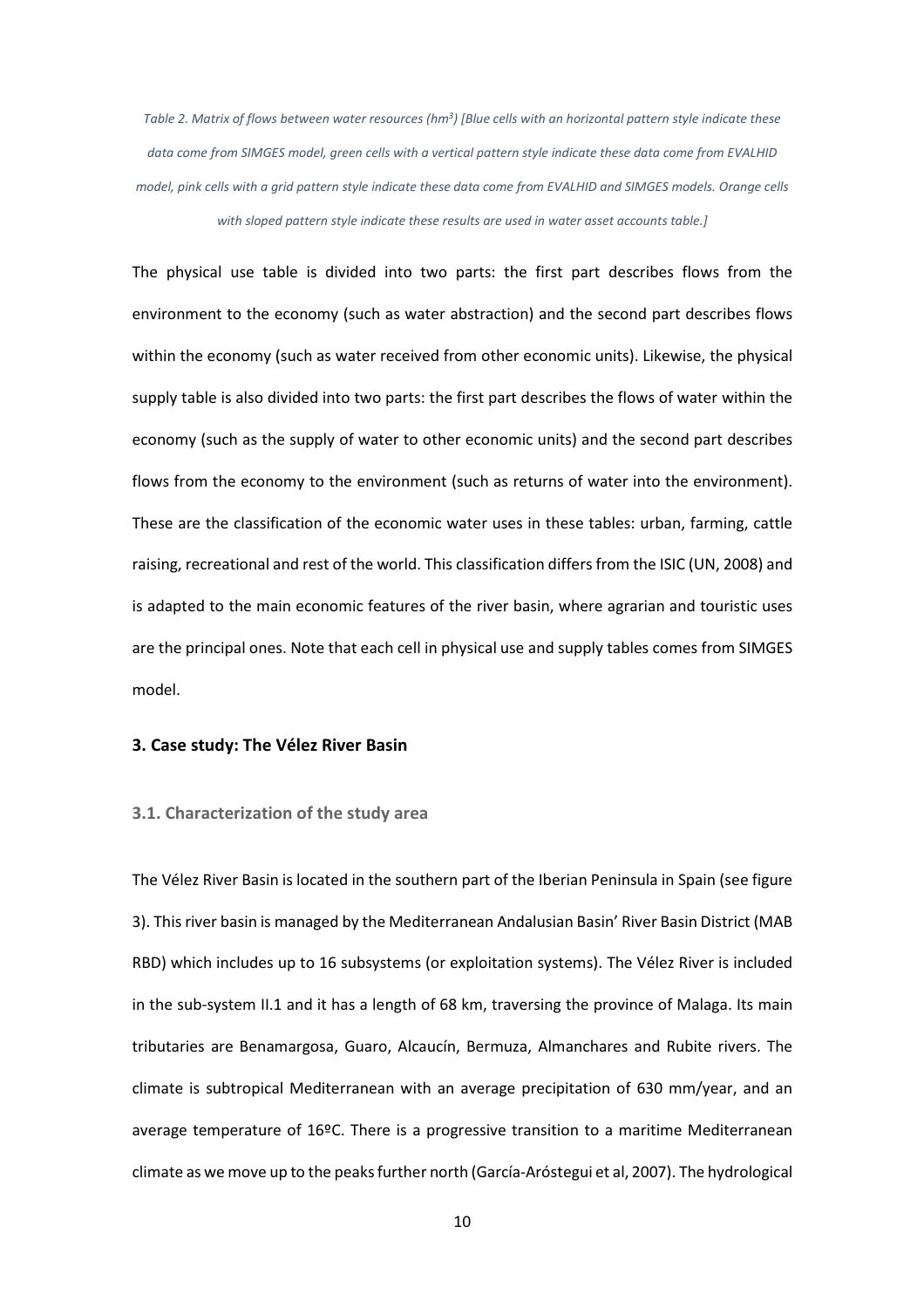regime is determined by the artificial reservoir of La Viñuela, which was completed in the midnineties of the last century. This system includes La Viñuela reservoir (with a capacity of 173 hm<sup>3</sup>) and eight diversion dams to transfer the surplus flows of the basin to the reservoir. These reserves are assigned to the supply of agrarian and urban demands. In the final part of the Vélez River Basin is located the Río Vélez-060.026 groundwater body (Río Vélez GWB in figure 3). This GWB is comprised of a single detrital aquifer made up of Quaternary deltaic and alluvial sediments with an average thickness of 30 m which reaches maximums of approximately 60 m in the central part—confluence of the Vélez and Benamargosa rivers—and in the deltaic sector (Benavente et al, 2005). The hydrogeological behaviour of Río Vélez GWB is conditioned by La Viñuela Reservoir and the diversion dams, since they affect the recharge of the aquifer, and reduce considerably the vertical aquifer thickness (6 m), at 4 km from the coast, dividing the aquifer into a fluvial sector upstream and a coastal (deltaic) sector downstream (Benavente et al, 2005). When an important period of groundwater exploitation occurs, this latter feature can be advantageous, from a hydrogeological point of view, as it inhibits the saltwater wedge from intruding inland (Lentini et al, 2009).

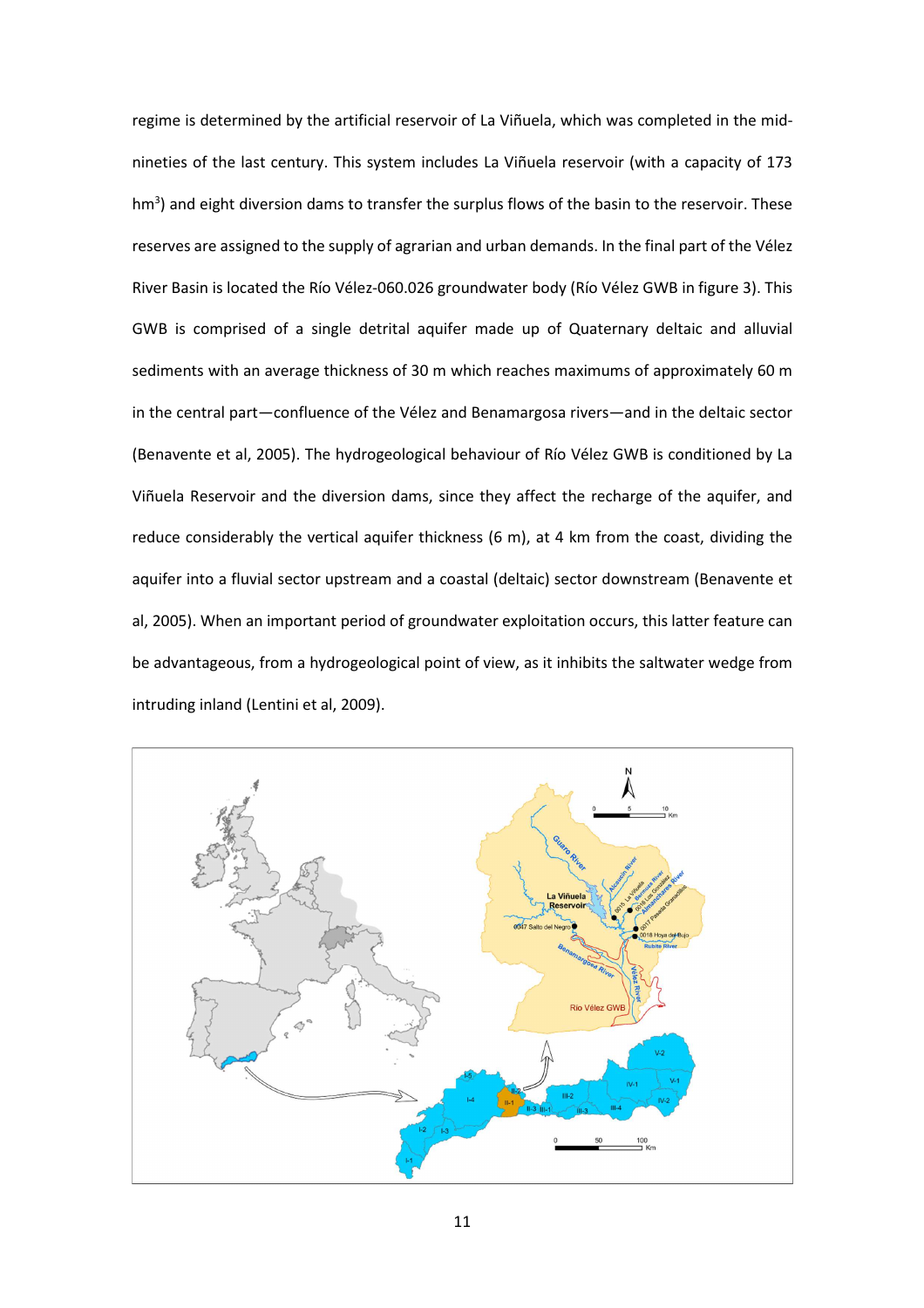## 3.2. Modelling the Vélez River Basin by using AQUATOOL DSS

The first step for modelling the Vélez River Basin is the obtention of the streamflow data series from the rainfall-runoff model. The election of the calibration points has been determined by the availability and length of records in gauging stations and reservoirs. It was performed in 6 points of the Vélez system: La Viñuela Reservoir, EA 0015 La Viñuela, EA 0016 Los González, EA 0017 Pasasda Granadillos, EA 0018 Hoya del Bujo and EA 0047 Salto del Negro. Each of these gauging stations is located in the tributaries of the Vélez River. With regard to the time period used for calibration, we have reserved the first two hydrological years as warm-up period to minimize the effect of initial moisture conditions, and the last three available years are used for validation. Furthermore, the calibration period finishes in 1992 when several transfers started operation in the basin, so the alteration of gauging stations became obvious. A Visual Basic adaptation to the SCE-UA algorithm (Duan et al., 1992) has been used to import the results from EVALHID streamflows to compare with the series of observed inputs and evaluate an objective function that represents a numerical measure of the difference between the simulated response of the model and the response observed in the basin. The degree of adjustement between the observed values and the simulated ones is measured by a graphic display and the use of objective functions whose minimization is the foundation of techniques of automatic calibration parameters. The objective function used is the average of the following functions: Nash-Sutcliffe index, Nash Neperian logarithm, Pearson correlation coefficient and Average of the symmetry of the adjustement between average simulation and average observation.

Once the streamflow data series have been obtained, the next step is to introduce them in the water resources management simulation model with all the required data related to reservoirs, water demands, operation rules and environmental requirements. The latter are included as minimum flows and they are based on habitat modelling assessment, hydrological criteria and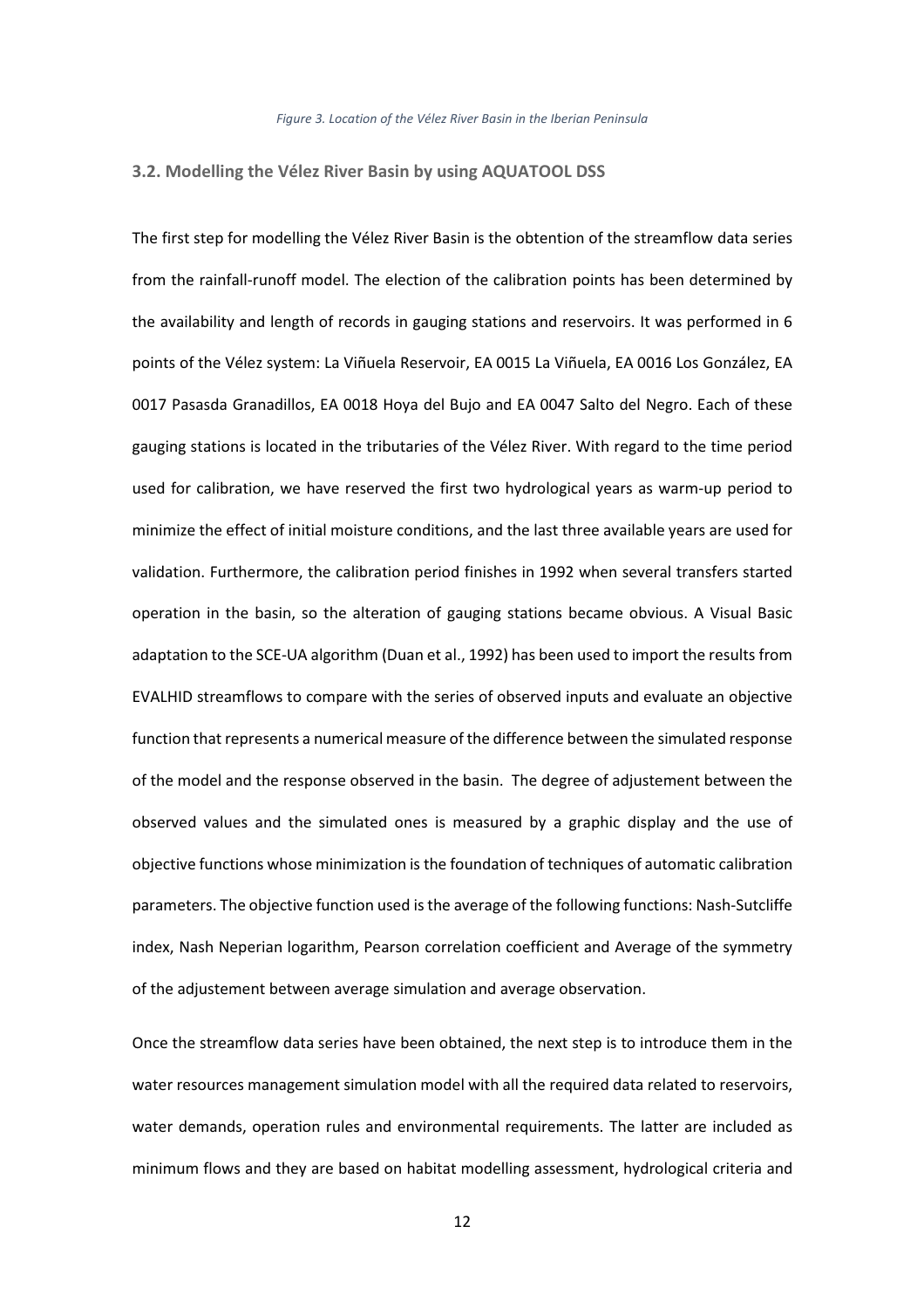expert recommendations for the saturation of the alluvial aquifer. Figure 4 shows the scheme of the simulation model that has been built for the current scenario with SIMGES module. This model reflects the complex interaction among all elements in the system.



Figure 4. Scheme of the simulation model of Vélez River Basin [UDA means farming demand; UDU means urban demand; UDR means recreational demand and UDG means cattle raising demand]

# 4. Results

# 4.1. Results from EVALHID module

EVALHID results have allowed us, on the one hand, to obtain the streamflow data series which will be used in the SIMGES model and, on the other hand, to fill in the SEEAW tables that information related to the components of the hydrological cycle which cannot be physically measured. The latter include actual evapotranspiration (ET), soil storage, infiltration to aquifers (Inf), discharge from soil to surface waters (Groundwater runoff) and discharge from aquifers to surface waters (Surface runoff). Figure 5 shows the average value of the main components of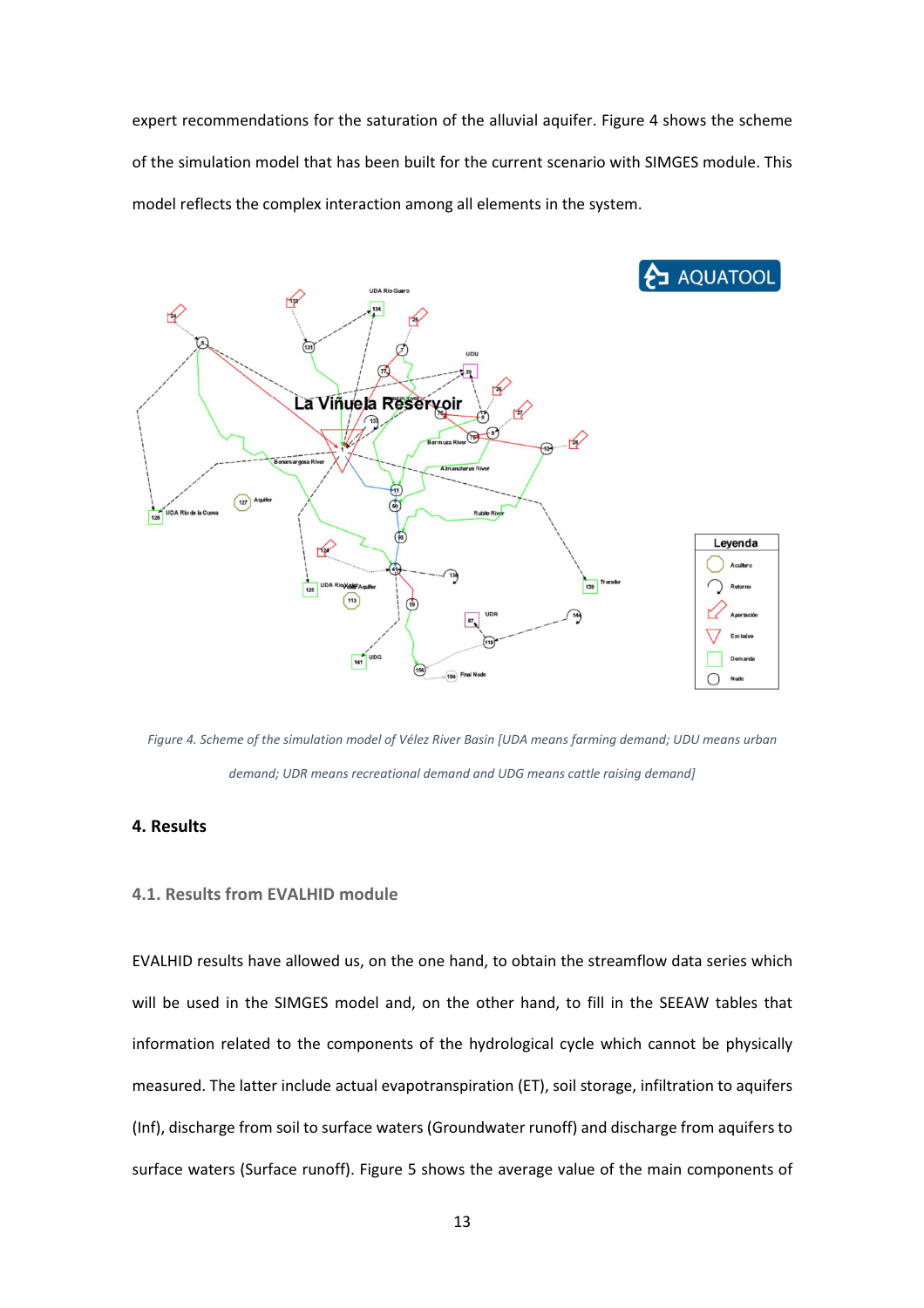the water cycle in the average year of the period 1980/81-2006/07. As it is shown, Vélez River Basin presents warm winters and hot, dry summers; PET increases during harvest months, just when P is lower. Therefore, ET will depend on the availability of water in the basin. Table 3 shows the main statistics for each streamflow element which will be used in the simulation model.



Figure 5. Representation of inputs and outputs of the EVALHID model for the Vélez River Basin (period 1980/81-

#### 2006/07)

| La Viñuela Streamflow       |     |     |     |                               |     |     |     |     |     |     |     |     |              |
|-----------------------------|-----|-----|-----|-------------------------------|-----|-----|-----|-----|-----|-----|-----|-----|--------------|
| <b>Statistic</b>            | Oct | Nov | Dec | Jan                           | Feb | Mar | Apr | May | Jun | Jul | Aug | Sep | <b>TOTAL</b> |
| Average                     | 0.9 | 4.1 | 6.6 | 5.8                           | 3.6 | 3.0 | 1.6 | 0.9 | 0.2 | 0.0 | 0.0 | 0.0 | 26.7         |
| Standard deviation (SD)     | 2.0 | 5.0 | 9.0 | 9.3                           | 4.9 | 3.6 | 2.3 | 1.4 | 0.3 | 0.1 | 0.0 | 0.1 | 23.0         |
| Coeficient of Variation (%) | 2.3 | 1.2 | 1.4 | 1.6                           | 1.4 | 1.2 | 1.4 | 1.6 | 1.5 | 1.4 | 1.4 | 3.9 | 0.9          |
| <b>Bias</b>                 | 3.0 | 1.1 | 2.0 | 2.2                           | 1.8 | 1.6 | 3.3 | 2.2 | 1.9 | 1.8 | 1.6 | 5.0 | 1.1          |
| Median                      | 0.0 | 1.5 | 2.5 | 1.9                           | 1.8 | 1.8 | 0.8 | 0.3 | 0.1 | 0.0 | 0.0 | 0.0 | 22.2         |
| <b>Salia Streamflow</b>     |     |     |     |                               |     |     |     |     |     |     |     |     |              |
| <b>Statistic</b>            | Oct | Nov | Dec | Jan                           | Feb | Mar | Apr | May | Jun | Jul | Aug | Sep | <b>TOTAL</b> |
| Average                     | 0.0 | 0.3 | 1.1 | 1.5                           | 1.3 | 0.9 | 0.6 | 0.4 | 0.1 | 0.0 | 0.0 | 0.0 | 6.3          |
| Standard deviation (SD)     | 0.1 | 0.4 | 2.1 | 3.2                           | 2.0 | 1.0 | 1.0 | 0.7 | 0.2 | 0.0 | 0.0 | 0.0 | 8.0          |
| Coeficient of Variation (%) | 2.4 | 1.3 | 1.9 | 2.1                           | 1.6 | 1.1 | 1.5 | 1.7 | 1.6 | 1.5 | 1.5 | 2.1 | 1.3          |
| Bias                        | 3.9 | 1.7 | 2.4 | 3.5                           | 2.2 | 1.7 | 3.6 | 2.9 | 2.6 | 2.5 | 2.5 | 4.1 | 1.7          |
| Median                      | 0.0 | 0.1 | 0.2 | 0.2                           | 0.3 | 0.7 | 0.4 | 0.1 | 0.0 | 0.0 | 0.0 | 0.0 | 2.6          |
|                             |     |     |     | <b>Bermuza Streamflow</b>     |     |     |     |     |     |     |     |     |              |
| Statistic                   | Oct | Nov | Dec | Jan                           | Feb | Mar | Apr | May | Jun | Jul | Aug | Sep | <b>TOTAL</b> |
| Average                     | 0.4 | 0.8 | 0.9 | 0.9                           | 0.7 | 0.6 | 0.5 | 0.4 | 0.2 | 0.1 | 0.1 | 0.1 | 5.7          |
| Standard deviation (SD)     | 0.4 | 0.8 | 0.9 | 1.0                           | 0.6 | 0.4 | 0.4 | 0.3 | 0.1 | 0.1 | 0.0 | 0.1 | 3.3          |
| Coeficient of Variation (%) | 1.0 | 0.9 | 1.0 | 1.2                           | 0.9 | 0.7 | 0.7 | 0.8 | 0.6 | 0.6 | 0.6 | 1.2 | 0.6          |
| <b>Bias</b>                 | 1.1 | 1.0 | 1.6 | 1.9                           | 1.3 | 0.5 | 1.3 | 1.9 | 0.7 | 0.7 | 1.2 | 2.4 | 1.0          |
| Median                      | 0.2 | 0.5 | 0.5 | 0.6                           | 0.5 | 0.6 | 0.5 | 0.3 | 0.2 | 0.1 | 0.1 | 0.1 | 4.1          |
|                             |     |     |     | <b>Almanchares Streamflow</b> |     |     |     |     |     |     |     |     |              |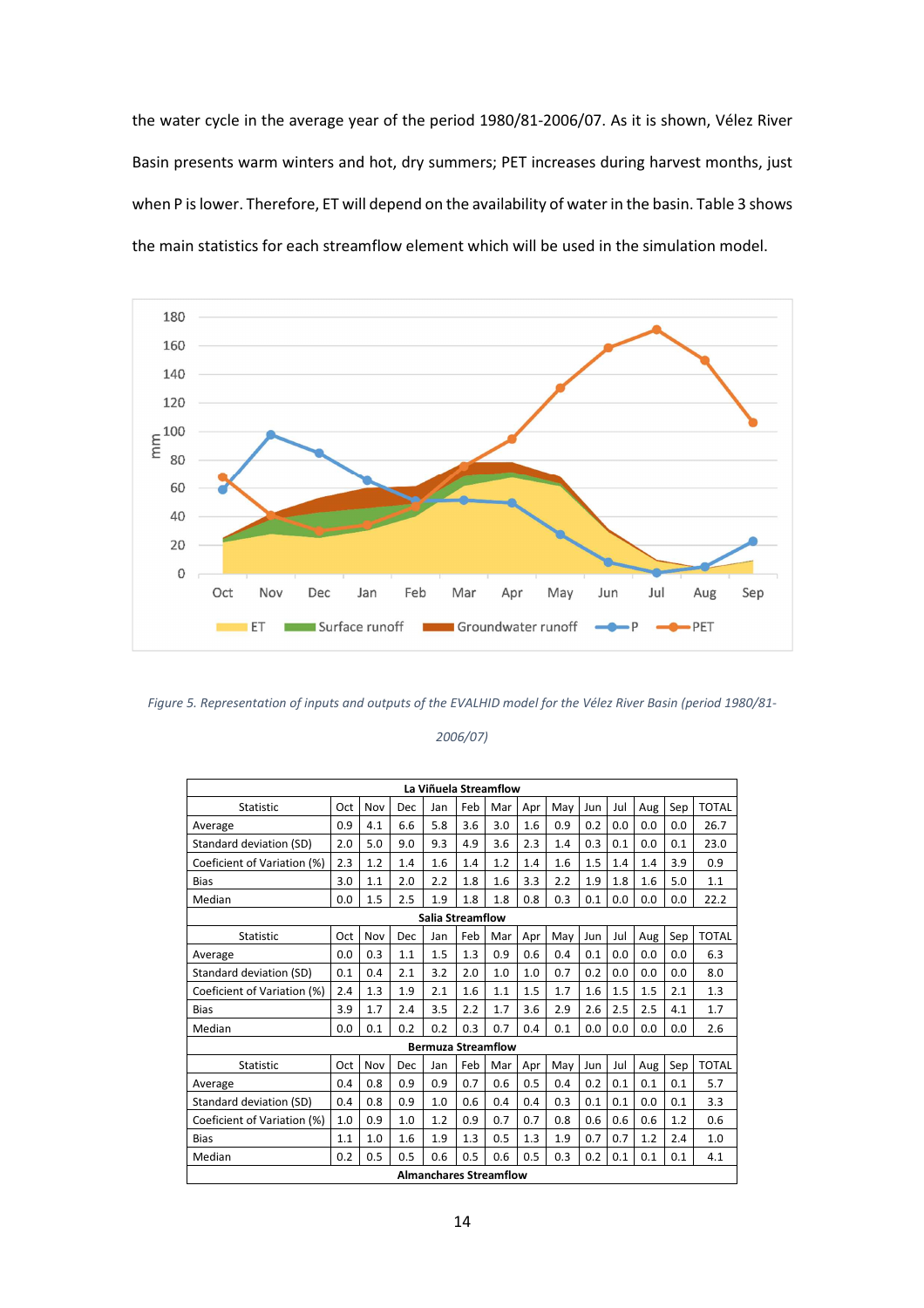| <b>Statistic</b>              | Oct | Nov | Dec                                   | Jan  | Feb | Mar | Apr | May | Jun | Jul | Aug | Sep | <b>TOTAL</b> |
|-------------------------------|-----|-----|---------------------------------------|------|-----|-----|-----|-----|-----|-----|-----|-----|--------------|
| Average                       | 0.0 | 0.2 | 0.4                                   | 0.6  | 0.4 | 0.3 | 0.2 | 0.1 | 0.1 | 0.0 | 0.0 | 0.0 | 2.4          |
| Standard deviation (SD)       | 0.1 | 0.3 | 0.7                                   | 0.8  | 0.6 | 0.3 | 0.2 | 0.2 | 0.1 | 0.0 | 0.0 | 0.0 | 2.5          |
| Coeficient of Variation (%)   | 2.1 | 1.4 | 1.6                                   | 1.5  | 1.3 | 0.9 | 1.0 | 1.1 | 1.1 | 1.1 | 1.1 | 1.1 | 1.0          |
| <b>Bias</b>                   | 3.7 | 1.6 | 2.0                                   | 2.4  | 1.6 | 1.0 | 2.1 | 2.2 | 2.1 | 2.1 | 2.1 | 1.9 | 1.3          |
| Median                        | 0.0 | 0.1 | 0.1                                   | 0.2  | 0.1 | 0.3 | 0.2 | 0.1 | 0.0 | 0.0 | 0.0 | 0.0 | 1.2          |
| <b>Rubite Streamflow</b>      |     |     |                                       |      |     |     |     |     |     |     |     |     |              |
| <b>Statistic</b>              | Oct | Nov | Dec                                   | Jan  | Feb | Mar | Apr | May | Jun | Jul | Aug | Sep | <b>TOTAL</b> |
| Average                       | 0.2 | 0.7 | 1.3                                   | 1.4  | 0.9 | 0.7 | 0.5 | 0.3 | 0.0 | 0.0 | 0.0 | 0.0 | 6.2          |
| Standard deviation (SD)       | 0.2 | 1.0 | 2.2                                   | 2.5  | 1.2 | 0.7 | 0.6 | 0.5 | 0.0 | 0.0 | 0.0 | 0.0 | 5.8          |
| Coeficient of Variation (%)   | 1.5 | 1.4 | 1.6                                   | 1.7  | 1.3 | 1.0 | 1.2 | 1.6 | 1.1 | 1.1 | 1.1 | 2.5 | 0.9          |
| <b>Bias</b>                   | 2.4 | 2.3 | 2.3                                   | 2.7  | 2.2 | 1.0 | 1.9 | 2.5 | 1.2 | 1.5 | 1.6 | 3.5 | 1.3          |
| Median                        | 0.0 | 0.4 | 0.4                                   | 0.4  | 0.5 | 0.3 | 0.3 | 0.1 | 0.0 | 0.0 | 0.0 | 0.0 | 3.2          |
| <b>Benamargosa Streamflow</b> |     |     |                                       |      |     |     |     |     |     |     |     |     |              |
| Statistic                     | Oct | Nov | Dec                                   | Jan  | Feb | Mar | Apr | May | Jun | Jul | Aug | Sep | <b>TOTAL</b> |
| Average                       | 0.5 | 2.2 | 5.7                                   | 6.7  | 5.0 | 4.1 | 2.7 | 1.7 | 0.6 | 0.3 | 0.1 | 0.1 | 29.8         |
| Standard deviation (SD)       | 0.8 | 3.1 | 10.1                                  | 11.7 | 7.3 | 4.6 | 3.6 | 2.7 | 0.8 | 0.4 | 0.2 | 0.2 | 35.3         |
| Coeficient of Variation (%)   | 1.7 | 1.4 | 1.8                                   | 1.7  | 1.5 | 1.1 | 1.3 | 1.5 | 1.3 | 1.3 | 1.3 | 1.6 | 1.2          |
| <b>Bias</b>                   | 2.6 | 2.8 | 2.4                                   | 2.6  | 2.3 | 2.1 | 3.2 | 3.0 | 2.9 | 3.0 | 2.9 | 3.2 | 1.5          |
| Median                        | 0.1 | 1.0 | 1.5                                   | 1.9  | 2.1 | 3.3 | 1.7 | 0.9 | 0.4 | 0.2 | 0.1 | 0.1 | 13.1         |
|                               |     |     | <b>Guaro Final Stretch Streamflow</b> |      |     |     |     |     |     |     |     |     |              |
| Statistic                     | Oct | Nov | Dec                                   | Jan  | Feb | Mar | Apr | May | Jun | Jul | Aug | Sep | <b>TOTAL</b> |
| Average                       | 0.1 | 0.5 | 1.2                                   | 1.4  | 1.0 | 0.8 | 0.5 | 0.3 | 0.1 | 0.1 | 0.0 | 0.0 | 6.2          |
| Standard deviation (SD)       | 0.2 | 0.8 | 2.3                                   | 2.6  | 1.6 | 0.9 | 0.7 | 0.5 | 0.2 | 0.1 | 0.0 | 0.0 | 7.5          |
| Coeficient of Variation (%)   | 1.9 | 1.7 | 1.9                                   | 1.8  | 1.5 | 1.1 | 1.3 | 1.5 | 1.3 | 1.3 | 1.3 | 1.9 | 1.2          |
| <b>Bias</b>                   | 3.3 | 3.2 | 2.6                                   | 2.8  | 2.4 | 1.7 | 2.8 | 2.8 | 2.4 | 2.5 | 2.5 | 3.9 | 1.5          |
| Median                        | 0.0 | 0.2 | 0.2                                   | 0.5  | 0.4 | 0.6 | 0.3 | 0.2 | 0.1 | 0.0 | 0.0 | 0.0 | 2.6          |

Table 3. Main statistics of the streamflow data series included in SIMGES model (hm<sup>3</sup>)

The streamflows obtained from EVALHID module have been compared with the results of SIMPA model (Ruiz, 1998) which has been widely generalized in almost all river basin districts in Spain, and also with the respective gauging stations located along the river basin. These gauging stations are integrated in the gauging stations official network (ROEA, for its acronym in Spanish). The SIMPA model is a distributed hydrological model used for the evaluation of water resources in natural regime. It was developed by the Centre for Public Works Studies and Experimentation (CEDEX) during the drafting of the White Paper on Water in Spain (MMA, 2000). As observed in figure 6, generally the results obtained with EVALHID model present a better adjustment than the ones obtained with SIMPA model. The main reason is that EVALHID model is calibrated with more detail in all the gauging stations located in the system, so it allows obtaining a better adjustment especially in headwaters flows. The average year represented in figure 6 has been used for the calibration period.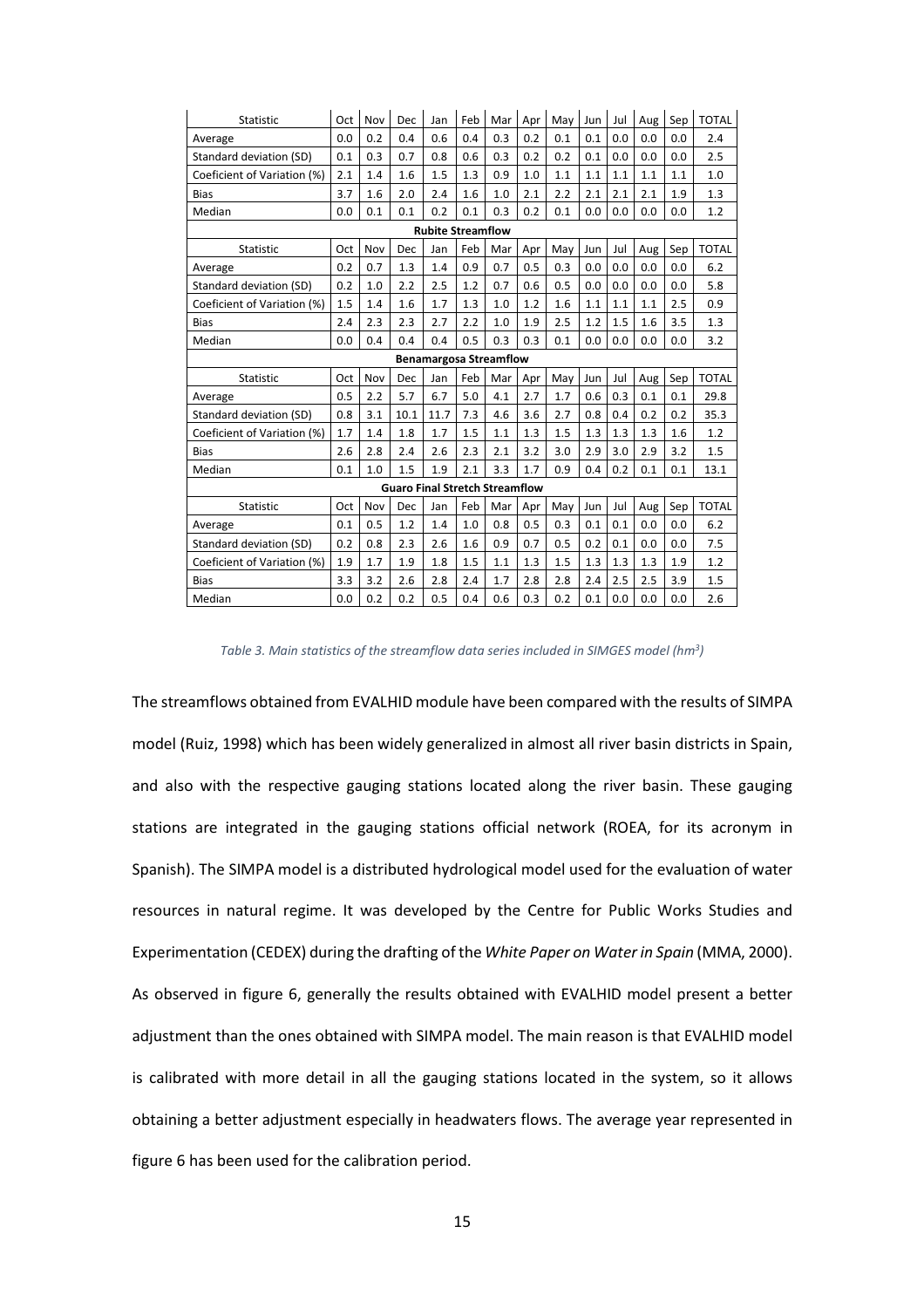

Figure 6. Comparison between EVALHID and SIMPA results with the flows registered in the gauging stations EA 0018 and EA 0047 (hm<sup>3</sup>) (ROEA means gauging stations official network)

# 4.2. Filling in the SEEAW tables

One of the main objectives of the water accounting is to compare hydrological information not only at spatial dimension, but also at temporal scale. As an example of the applicability of SEEAW approach, the following tables show the water accounts tables in May 1995 and January 1996 in the case study considered. The period 1991-1995 has gone down in history as the worst drought in recent times in Spain. The month of May 1995 represents the beginning of the irrigation season in a long dry period and, on the other hand, the month of January 1996 represents one of the first few months of drought recovery. In this way, we may compare the hydrological cycle processes and the use of water in two different situations, a severe dry period and a wet period.

## 4.2.1. Water accounts tables in May 1995

As we observe in tables 4 and 5, as a result of the drought period the volume of reserves is zero and precipitation is very low. Similarly, there is a small amount of soil water and it is mainly used in the evapotranspiration process. As the reservoir is empty, the evaporation is zero. There is an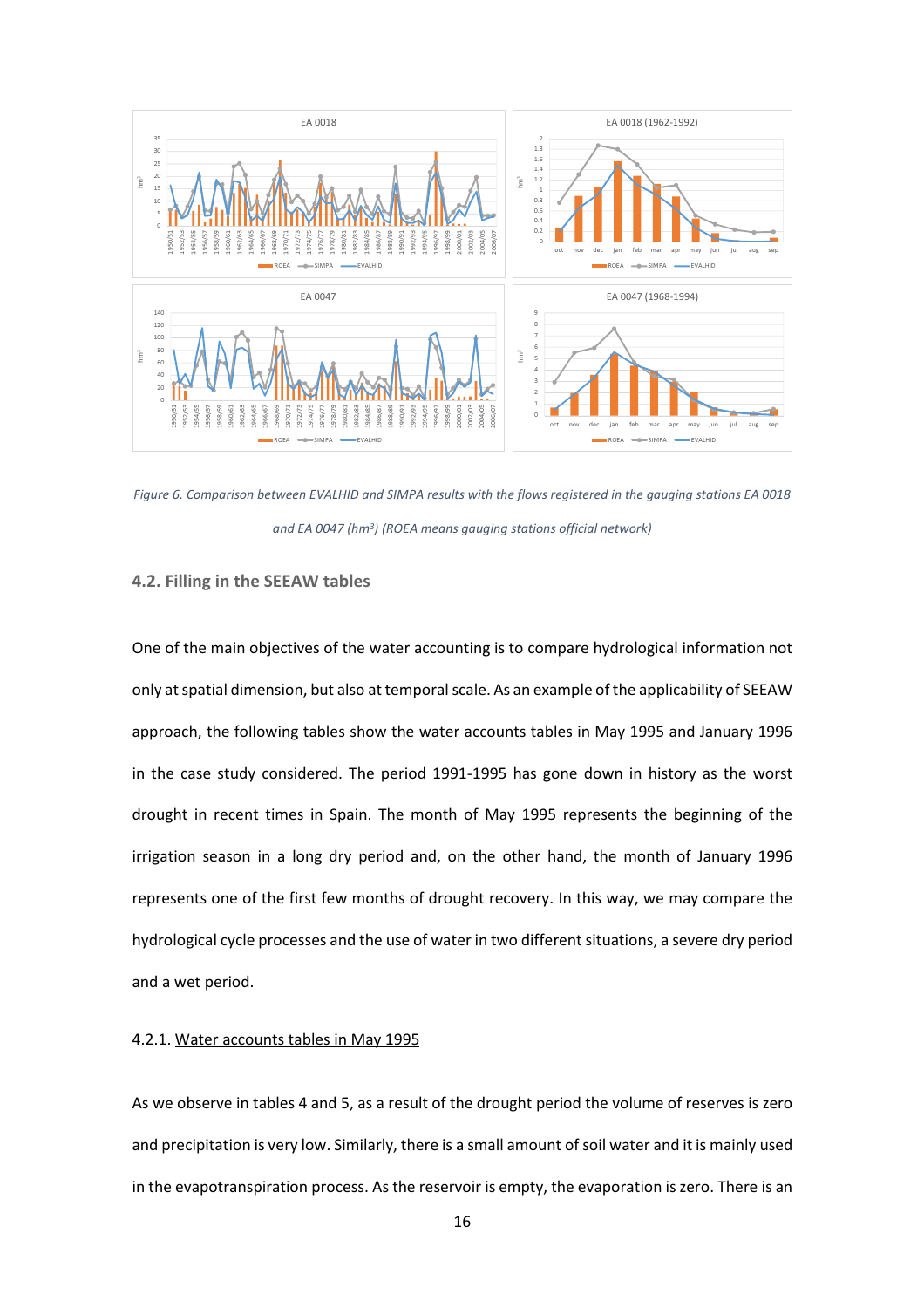small amount of water (0.01 hm<sup>3</sup>) that is used in downstream territories. Closing stocks are fewer than opening stocks, and as it is shown, the volume abstracted for water uses comes from La Viñuela reservoir and the intakes located in the river. The negative values of groundwater volumes at opening and closing stocks are explained by the principle of superposition (Reilly et al., 1984; Solera et al., 2010). This means that, as we do not know the volume of water stored in an aquifer, it is assumed that in natural system this volume is zero. So, any action on the aquifer caused by human activities has an effect on the piezometric levels and on its reserves. A negative value indicates a decrease in the volume of water stored in the aquifer, and a positive value indicates an increase. The main exchanges of flows between water resources are those between rivers to La Viñuela reservoir and, outflows from groundwater to river, reducing the amount of water stored in aquifers.

|                                            |           | EA.131. Surface water        |               |          |         |         |       |
|--------------------------------------------|-----------|------------------------------|---------------|----------|---------|---------|-------|
|                                            | EA. 1311  |                              |               | EA. 1314 | EA. 132 | EA. 133 |       |
|                                            |           | Artificial EA. 1312 EA. 1313 |               | Snow,    | Ground  | Soil    | Total |
|                                            | reservoir | Lakes                        | <b>Rivers</b> | ice and  | water   | water   |       |
|                                            | S         |                              |               | glaciers |         |         |       |
| 1. Opening stocks                          | 0.00      | 0.00                         |               | 0.00     | $-0.38$ | 8.77    | 8.39  |
| Increases in stocks                        |           |                              |               |          |         |         |       |
| 2. Returns                                 | 0.00      |                              | 0.04          |          | 0.00    |         | 0.04  |
| 3. Precipitation                           |           |                              |               |          |         | 0.36    | 0.36  |
| 4. Inflows                                 | 0.03      |                              | 0.06          |          | 0.00    | 0.00    | 0.09  |
| 4.a. From upstream territories             |           |                              |               |          |         |         | 0.00  |
| 4.b. From other resources in the territory | 0.03      | 0.00                         | 0.06          | 0.00     | 0.00    | 0.00    | 0.09  |
| Decreases in stocks                        |           |                              |               |          |         |         |       |
| 5. Abstraction                             | 0.02      |                              | 0.07          |          | 0.00    |         | 0.09  |
| 6. Evapotranspiration/actual               |           |                              |               |          |         |         |       |
| evapotranspiration                         | 0.00      |                              |               |          |         | 6.63    | 6.63  |
| 7. Outflows                                | 0.01      |                              | 0.03          |          | 0.06    | 0.00    | 0.10  |
| 7.a. To downstream territories             | 0.01      |                              |               |          |         |         | 0.01  |
| 7.b. To the sea                            |           |                              | 0.00          |          |         |         | 0.00  |
| 7.c. To other resources in the territory   | 0.00      | 0.00                         | 0.03          | 0.00     | 0.06    | 0.00    | 0.09  |
| 8. Other changes in volume                 |           |                              |               |          |         |         | 0.00  |
| 9. Closing stocks                          | 0.00      | 0.00                         |               | 0.00     | $-0.44$ | 2.49    | 2.06  |

Table 4. Water asset accounts in May 1995 (hm<sup>3</sup>)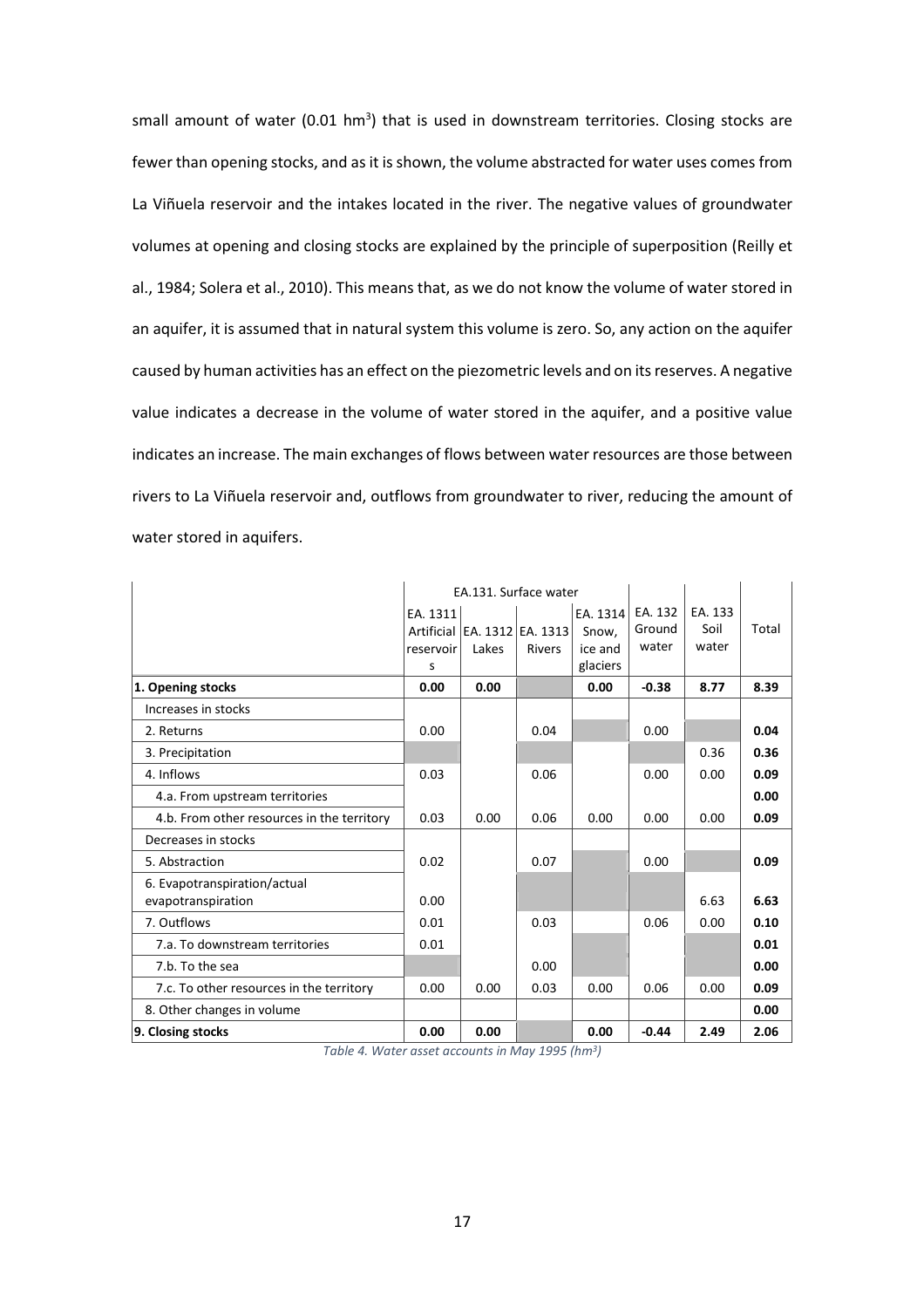|                                                  |                                      |                   | EA.131. Surface water |                                                           |                 |                          | Outflows                                      |
|--------------------------------------------------|--------------------------------------|-------------------|-----------------------|-----------------------------------------------------------|-----------------|--------------------------|-----------------------------------------------|
|                                                  | EA. 1311<br>Artificial<br>reservoirs | EA. 1312<br>Lakes | <b>Rivers</b>         | EA. 1314<br>EA. 1313 Snow, ice Groundw<br>and<br>glaciers | EA. 132<br>ater | EA. 133<br>Soil<br>water | to other<br>resource<br>s in the<br>territory |
| <b>EA.1311 Artificial reservoirs</b>             |                                      |                   | 0.00                  |                                                           | 0.00            |                          | 0.00                                          |
| EA. 1312 Lakes                                   |                                      |                   |                       |                                                           |                 |                          |                                               |
| EA. 1313 Rivers                                  | 0.03                                 |                   |                       |                                                           | 0.00            |                          | 0.03                                          |
| EA. 1314 Snow, ice and glaciers                  |                                      |                   |                       |                                                           |                 |                          | 0.00                                          |
| EA. 132 Groundwater                              |                                      |                   | 0.06                  |                                                           |                 |                          | 0.06                                          |
| EA. 133 Soil water                               |                                      |                   | 0.00                  |                                                           | 0.00            |                          | 0.00                                          |
| Inflows from other resources in the<br>territory | 0.03                                 | 0.00              | 0.06                  | 0.00                                                      | 0.00            | 0.00                     | 0.09                                          |

Table 5. Matrix of flows between water resources in May 1995 (hm<sup>3</sup>)

The physical use and supply tables are shown in table 6. As we observe, the main use is allocated for urban and recreational uses. Water resources employed to supply urban demands come from surface water (reservoirs and rivers) and recreational water uses are supplied by reused water. These results are interesting because the month of May represents the beginning of the harvest period and all the water supplied is assigned to urban demands, with the consequent harm to agrarian sector.

|                                                    | Urban | Farming | Cattle<br>raising | Recreational | Rest of<br>the world | Total |
|----------------------------------------------------|-------|---------|-------------------|--------------|----------------------|-------|
| 1. Total abstraction                               | 0.05  |         |                   |              | 0.01                 | 0.06  |
| Abstraction for own use<br>1.a                     | 0.05  |         |                   |              | 0.01                 | 0.06  |
| Abstraction for distribution<br>1.b                |       |         |                   |              |                      |       |
| 1.i From inland water resources                    | 0.05  |         |                   |              | 0.01                 | 0.06  |
| 1.i.1 Surface water                                | 0.05  |         |                   |              | 0.01                 | 0.06  |
| 1.i.2 Groundwater                                  |       |         |                   |              |                      |       |
| 1.i.3 Soil water                                   |       |         |                   |              |                      |       |
| 1.ii From water resources                          |       |         |                   |              |                      |       |
| 1.ii.1 Collection of precipitation                 |       |         |                   |              |                      |       |
| 1.ii.2 Abstraction from the sea                    |       |         |                   |              |                      |       |
| 2. Use of water received from other economic units |       |         |                   | 0.04         |                      | 0.04  |
| 2.a Reused water                                   |       |         |                   | 0.04         |                      | 0.04  |
| 2.b Wastewater to sewerage                         |       |         |                   |              |                      |       |
| 2.c Desalinated water                              |       |         |                   |              |                      |       |
| 3. Total use of water                              | 0.05  | 0.00    | 0.00              | 0.04         | 0.01                 | 0.10  |
| 4. Supply of water to other economic units         | 0.04  |         |                   |              |                      | 0.04  |
| 4.a Reused water                                   | 0.04  |         |                   |              |                      | 0.04  |
| 4.b Wastewater to sewerage                         |       |         |                   |              |                      |       |
| 5. Total returns                                   |       |         |                   |              |                      | 0.00  |
| To water resources<br>5.a                          |       |         |                   |              |                      |       |
| Surface water<br>5.a.i                             |       |         |                   |              |                      |       |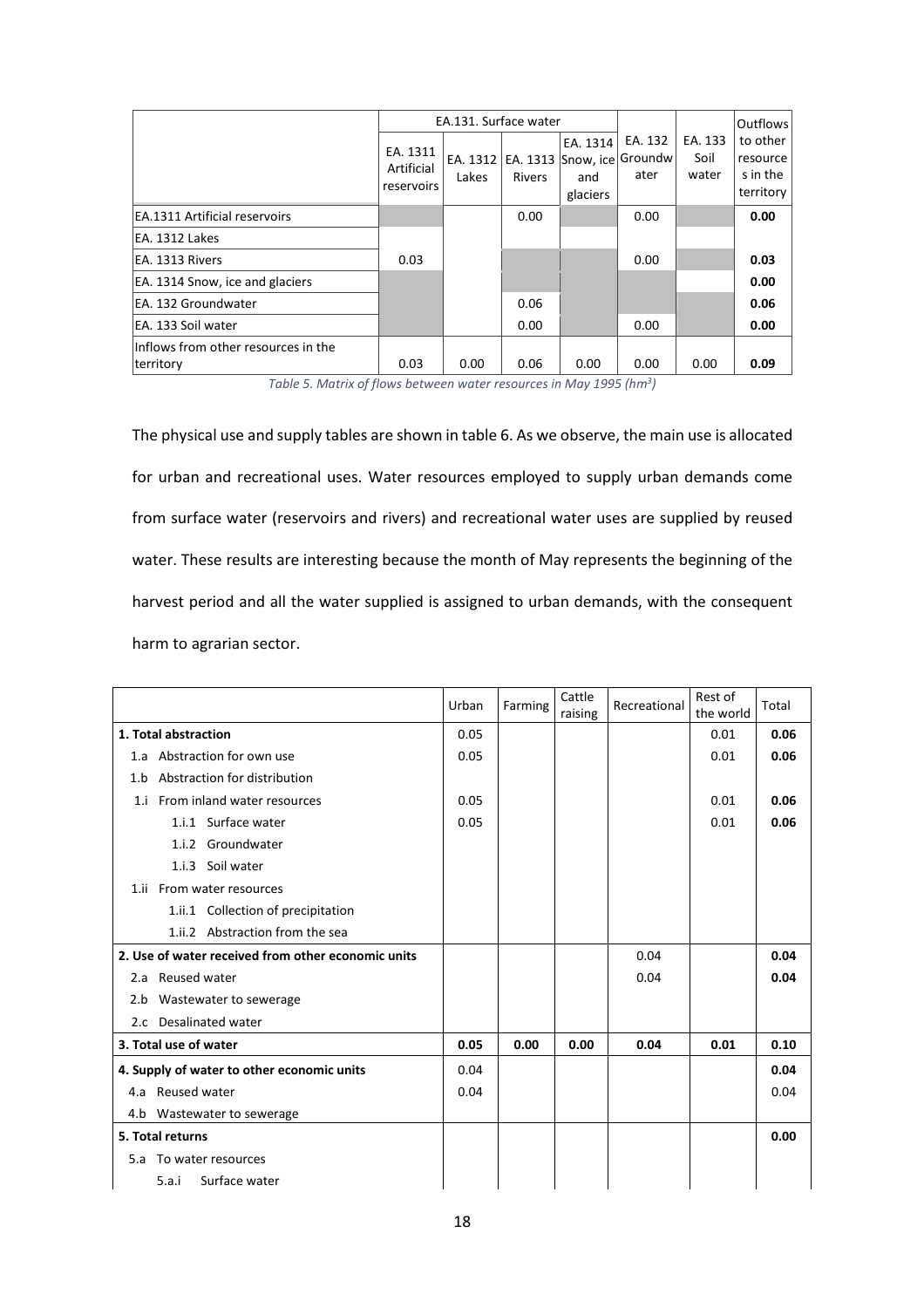| Groundwater<br>5.a.ii<br>Soil water<br>5.a.iii     |      |      |      |      |      |      |
|----------------------------------------------------|------|------|------|------|------|------|
| 5.b To other sources                               |      |      |      |      |      |      |
| 6. Total supply of water                           | 0.04 |      |      |      |      | 0.04 |
| 7. Consumption                                     | 0.01 | 0.00 | 0.00 | 0.04 | 0.01 | 0.06 |
| 7.a Losses from evaporation                        |      |      |      |      |      |      |
| 7.b Losses in distribution not because of leakages |      |      |      |      |      |      |

Table 6. Physical use and supply table in May 1995 (hm<sup>3</sup>)

# 4.2.2. Water accounts tables in January 1996

The situation in January 1996 is very different from the previous one, as observed in table 7. Opening stocks indicates that reservoir is filling up and the soil layer contains certain amount of water. The amount of precipitation and the inflows from other resources in the territory are considerable. Abstractions are higher than during the month of May of 1995 due to water availability - in spite of the fact that harvest period begins in May and water demanded by farming is higher. Evapotranspiration has grown up because the higher water availability in the soil, and the outflows also have increased. As a consequence, closing stocks are higher than opening ones, showing the recovering of the system.

|                                            |           | EA.131. Surface water            |               |          |         |         |        |
|--------------------------------------------|-----------|----------------------------------|---------------|----------|---------|---------|--------|
|                                            | EA. 1311  |                                  |               | EA. 1314 | EA. 132 | EA. 133 |        |
|                                            |           | Artificial   EA. 1312   EA. 1313 |               | Snow.    | Ground  | Soil    | Total  |
|                                            | reservoir | Lakes                            | <b>Rivers</b> | ice and  | water   | water   |        |
|                                            | S         |                                  |               | glaciers |         |         |        |
| 1. Opening stocks                          | 11.38     |                                  |               |          | 10.73   | 110.40  | 132.52 |
| Increases in stocks                        |           |                                  |               |          |         |         |        |
| 2. Returns                                 | 0.11      |                                  | 0.93          |          | 0.00    |         | 1.04   |
| 3. Precipitation                           |           |                                  |               |          |         | 204.50  | 204.50 |
| 4. Inflows                                 | 72.13     |                                  | 101.77        |          | 71.19   | 0.00    | 245.08 |
| 4.a. From upstream territories             |           |                                  |               |          |         |         | 0.00   |
| 4.b. From other resources in the territory | 72.13     | 0.00                             | 101.77        | 0.00     | 71.19   | 0.00    | 245.08 |
| Decreases in stocks                        |           |                                  |               |          |         |         |        |
| 5. Abstraction                             | 0.16      |                                  | 1.57          |          | 0.00    |         | 1.73   |
| 6. Evapotranspiration/actual               |           |                                  |               |          |         |         |        |
| evapotranspiration                         | 0.00      |                                  |               |          |         | 17.22   | 17.22  |
| 7. Outflows                                | 0.76      |                                  | 101.13        | 0.00     | 30.43   | 138.05  | 270.37 |
| 7.a. To downstream territories             | 0.47      |                                  |               |          |         |         | 0.47   |
| 7.b. To the sea                            |           |                                  | 24.82         |          |         |         | 24.82  |
| 7.c. To other resources in the territory   | 0.29      | 0.00                             | 76.31         | 0.00     | 30.43   | 138.05  | 245.08 |
| 8. Other changes in volume                 |           |                                  |               |          |         |         | 0.00   |
| 9. Closing stocks                          | 82.70     |                                  |               |          | 51.49   | 159.62  | 293.81 |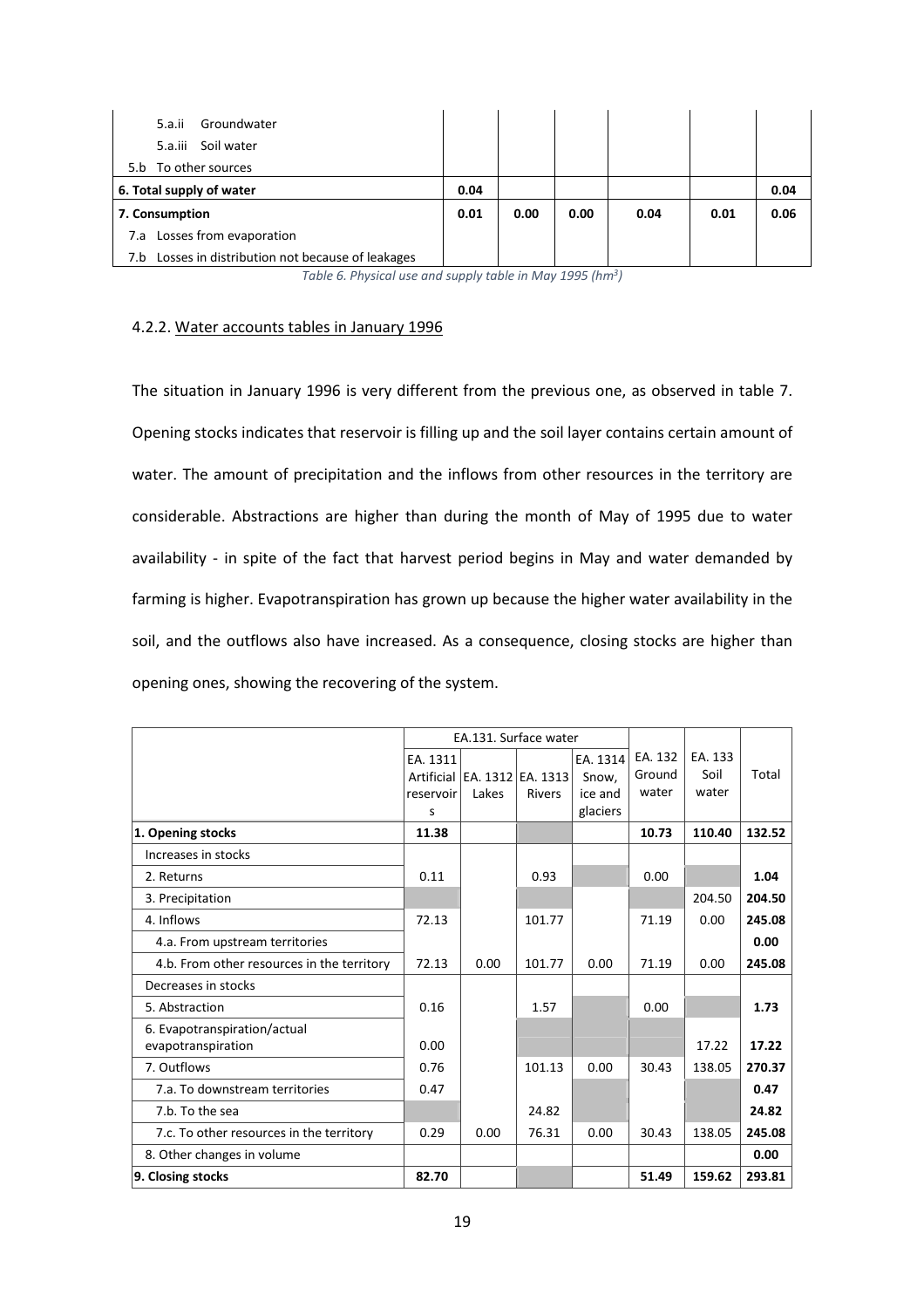#### Table 7. Water asset accounts in January 1996 (hm<sup>3</sup>)

As we observe in table 8, the main flows between water resources are the ones between soil layer with rivers and groundwater, summing up more than 138 hm<sup>3</sup>. As a consequence, the flows from rivers enables an increase of the volume of water stored in reservoirs.

|                                                  |                                      | EA.131. Surface water |               |                                                                        |                 |                          | Outflows                                      |
|--------------------------------------------------|--------------------------------------|-----------------------|---------------|------------------------------------------------------------------------|-----------------|--------------------------|-----------------------------------------------|
|                                                  | EA. 1311<br>Artificial<br>reservoirs | Lakes                 | <b>Rivers</b> | EA. 1314<br>EA. 1312   EA. 1313   Snow, ice Groundw<br>and<br>glaciers | EA. 132<br>ater | EA. 133<br>Soil<br>water | to other<br>resource<br>s in the<br>territory |
| <b>EA.1311 Artificial reservoirs</b>             |                                      |                       | 0.29          |                                                                        | 0.00            |                          | 0.29                                          |
| EA. 1312 Lakes                                   |                                      |                       |               |                                                                        |                 |                          |                                               |
| EA. 1313 Rivers                                  | 72.13                                |                       |               |                                                                        | 4.18            |                          | 76.31                                         |
| EA. 1314 Snow, ice and glaciers                  |                                      |                       |               |                                                                        |                 |                          | 0.00                                          |
| EA. 132 Groundwater                              |                                      |                       | 30.43         |                                                                        |                 |                          | 30.43                                         |
| EA. 133 Soil water                               |                                      |                       | 71.04         |                                                                        | 67.01           |                          | 138.05                                        |
| Inflows from other resources in the<br>territory | 72.13                                |                       | 101.77        | 0.00                                                                   | 71.19           | 0.00                     | 245.08                                        |

Table 8. Matrix of flows between water resources in January 1996 (hm<sup>3</sup> )

As in the previous balance, abstractions come from surface water as table 9 shows. The main use of water is destined to urban uses and, as in the previous analysis in May of 1995, recreational water uses are supplied by reused water. The water transferred to other territories downstream has been increased in comparison with the month of May.

|      |                                                    | Urban | Farming | Cattle<br>raising | Recreational | Rest of<br>the world | Total |
|------|----------------------------------------------------|-------|---------|-------------------|--------------|----------------------|-------|
|      | 1. Total abstraction                               | 1.16  | 0.53    | 0.01              | 0.00         | 0.47                 | 2.17  |
| 1.a  | Abstraction for own use                            | 1.16  | 0.53    | 0.01              |              | 0.47                 | 2.17  |
| 1.b  | Abstraction for distribution                       |       |         |                   |              |                      |       |
| 1.i  | From inland water resources                        | 1.16  | 0.53    | 0.01              |              | 0.47                 | 2.17  |
|      | 1.i.1 Surface water                                | 1.16  | 0.53    | 0.01              |              | 0.47                 | 2.17  |
|      | Groundwater<br>1.i.2                               |       |         |                   |              |                      |       |
|      | 1.i.3 Soil water                                   |       |         |                   |              |                      |       |
| 1.ii | From water resources                               |       |         |                   |              |                      |       |
|      | 1.ii.1 Collection of precipitation                 |       |         |                   |              |                      |       |
|      | Abstraction from the sea<br>1.ii.2                 |       |         |                   |              |                      |       |
|      | 2. Use of water received from other economic units | 0.00  | 0.00    | 0.00              | 0.03         | 0.00                 | 0.03  |
| 2.a  | Reused water                                       |       |         |                   | 0.03         |                      | 0.03  |
| 2.b  | Wastewater to sewerage                             |       |         |                   |              |                      |       |
|      | 2.c Desalinated water                              |       |         |                   |              |                      |       |
|      | 3. Total use of water                              | 1.16  | 0.53    | 0.01              | 0.03         | 0.47                 | 2.20  |
|      | 4. Supply of water to other economic units         | 0.03  | 0.00    | 0.00              | 0.00         | 0.00                 | 0.03  |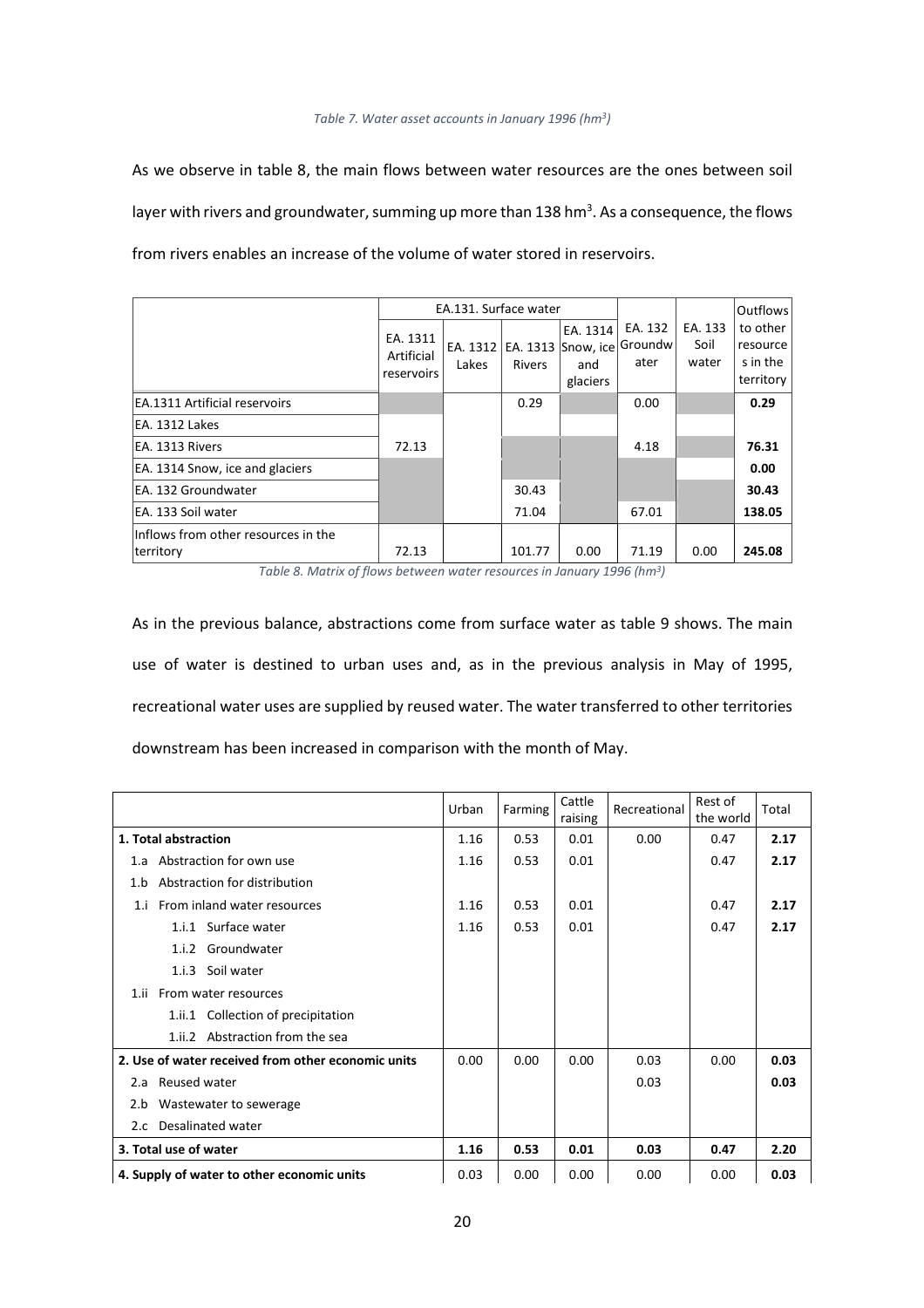| 4.a Reused water                                   | 0.03 |      |      |      |      | 0.03 |
|----------------------------------------------------|------|------|------|------|------|------|
| 4.b Wastewater to sewerage                         |      |      |      |      |      |      |
| 5. Total returns                                   | 0.90 | 0.11 | 0.00 | 0.00 | 0.00 | 1.01 |
| 5.a To water resources                             | 0.90 | 0.11 |      |      |      | 1.01 |
| 5.a.i<br>Surface water                             | 0.90 | 0.11 |      |      |      | 1.01 |
| Groundwater<br>5.a.ii                              |      |      |      |      |      |      |
| Soil water<br>5.a.iii                              |      |      |      |      |      |      |
| 5.b To other sources                               |      |      |      |      |      |      |
| 6. Total supply of water                           | 0.93 | 0.11 | 0.00 | 0.00 | 0.00 | 1.04 |
| 7. Consumption                                     | 0.23 | 0.42 | 0.01 | 0.03 | 0.47 | 1.16 |
| 7.a Losses from evaporation                        |      |      |      |      |      |      |
| 7.b Losses in distribution not because of leakages |      |      |      |      |      |      |

Table 9. Physical use and supply table in January 1996 (hm<sup>3</sup>)

# 4.2.3. Discussion on the specific results

In general terms, as we observe in the tables, variables such as precipitation or evapotranspiration show high volumes of water, while other variables such as abstractions or outflows to the sea, which could be controlled by human actions are one order of magnitude lower than natural processes. This fact is remarkable because variables like precipitation and evapotranspiration cannot be modified during the planning and management of the water exploitation system.

# 4.3. Indicators derived from SEEAW tables

Indicators derived from water accounts show a general description of the river basin with an emphasis on the benefit of natural water and managed water (Pedro-Monzonis et al., 2015b) and allow decision-makers to characterize the pressures on water resources. Some of the indicators defined by United Nations (UNSD, 2012) have been applied in the case study. To show these indicators, we have selected the period 1980/81-2006/07. Internal Renewable Water Resources (IRWR) represents the average annual flow of rivers and recharge of groundwater generated from endogenous precipitation, and it can be obtained from the matrix of flows. For the selected period IRWR are 81.69 hm<sup>3</sup>/year. On the other hand, External Renewable Water Resources (ERWR) consists of river runoff and groundwater transfers between countries. This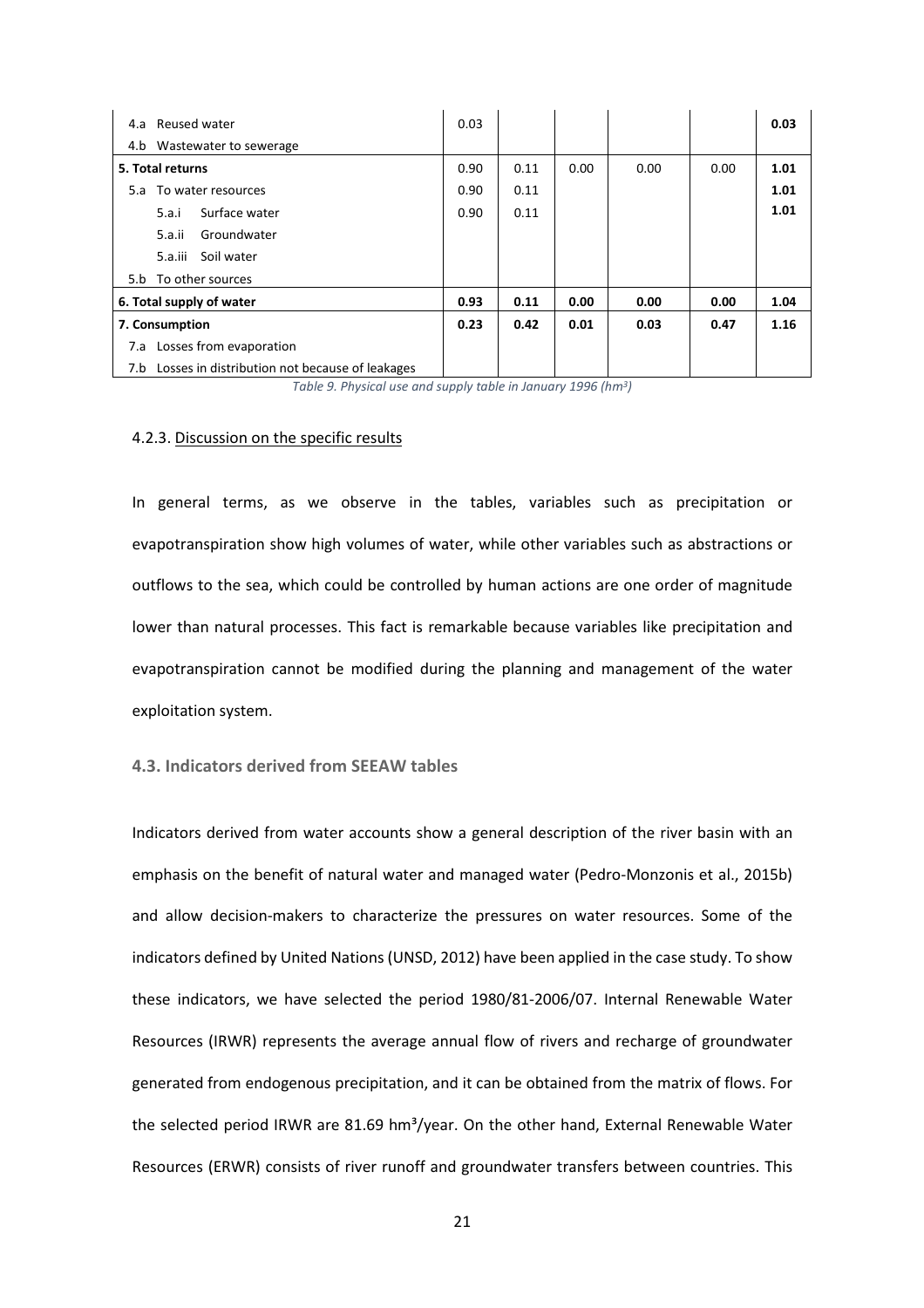indicator is obtained from asset accounts. In the case study, for the same period ERWR are 0  $hm<sup>3</sup>/year$ , stating that there are not any transfers from other river basins. The sum of IRWR and ERWR correspond to the maximum theoretical amount of water available for a country on an average year on a long reference period. This indicator is named Total Natural Renewable Water Resources (TNRWR) and it is 81.69 hm<sup>3</sup>/year. When referring to the maximum theoretical amount of water actually available at a given moment, this is named Total Actual Renewable Water Resources (TARWR) and for the month of May of 1995 TARWR $_{\text{May 95}}$  is 0.36 hm<sup>3</sup> and in January of 1996, TARWR<sub>Jan 96</sub> is 204.50 hm<sup>3</sup>, both values vary greatly showing the temporal variability of renewable water resources in the basin. From the results above, we have obtained the Dependency ratio  $(D_R)$  which expresses the part of the total renewable water resources originating outside the territory and it is obtained as the ratio between ERWR and TNRWR. In the case study  $D_R$  is 0%. Taking into account the population size, we obtain the renewable resources per capita as the ratio between total renewable water resources and population. In the case study, this is 570 m<sup>3</sup>/person. And finally, the density of internal resources (DIR), which is 7.5  $\text{hm}^3/\text{km}^2$ , represents the ratio between the average internal flow and the area of the territory. United Nations (UNSD, 2012) also recommend the use of the indicator Exploitable Water Resources (or manageable resources) that represents the part of the water resources which is considered to be available for development under specific, technical, economic and environmental conditions. In this sense, it is not possible to obtain this indicator by employing water accounts. Pedro-Monzonis et al (2015a) propose a methodology for its acquisition.

As can be seen, these indicators are mainly based on the amount of water that is generated in a territory, with special attention to the resources coming from other territories. This kind of indicators may be suitable for international river basins, but the features of those territories are far away from Mediterranean river basins, as we have seen in the case study. On the other hand, the proposed indicators do not refer to the abstractions in the river basin, and they are a crucial fact in order to assess the degree of water stress suffered by water exploitation systems. In this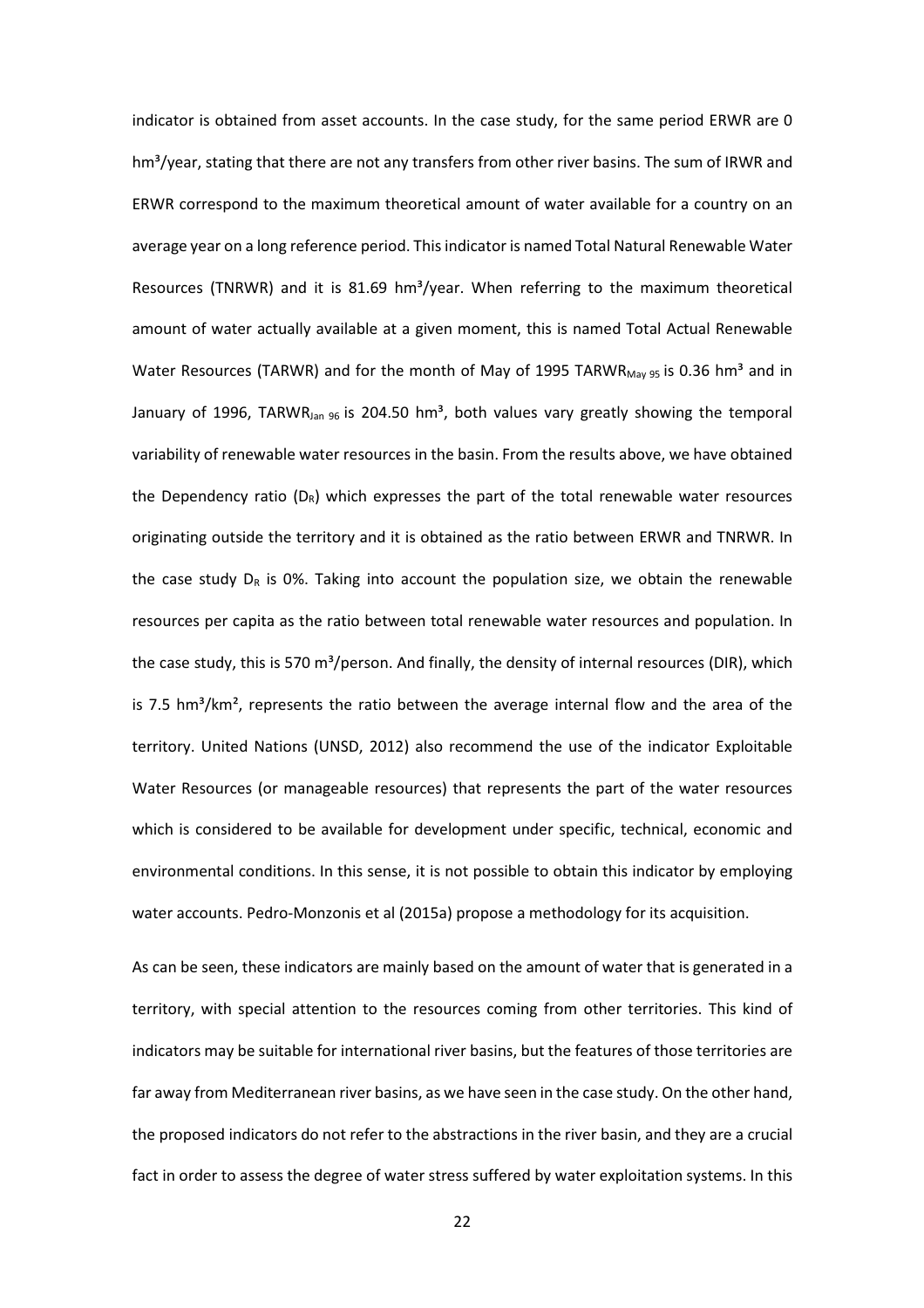sense, Water Exploitation Index (WEI) (EEA, 2005) may help us to know the degree of stress in the river basin. This index is defined as the percentage of mean annual total demand for freshwater with respect to the long-term mean annual freshwater resources and shows to which extent the total water demand puts pressure on water resources. Values of WEI in a river basin between 0% and 20% show a situation of no stress; values between 21% and 40% indicate water stress; and values upper than 40% represent extreme water stressed river basins (CIRCABC, 2012). For the period 1980/81-2006/07 the WEI in the case study is 73.61%, showing a high degree of water stress in the river basin. Similarly, Water Consumption Index (WCI) (UNDS, 2012) represents the ratio between water consumption and total renewable water resources. In this sense, WEI emphasizes the water abstractions and WCI is focused on the water consumptions in the river basin, taking into account the use of water returns for other uses downstream. For the period 1980/81-2006/07 the WCI in the case study is 55.84%, softening the degree of stress in the river basin.

On the other hand, we have observed that environmental needs are not explicitly considered in SEEAW tables. Likewise EEA (2013) noted that the ecological requirements represent an important issue and water accounts enable us to obtain a potential indicator of ecological stress for rivers (ESIr) (see Eq. 1):

$$
ESI_r = \frac{outflow}{outflow + abstractions - returns} \tag{1}
$$

As ESIr is defined at monthly level, figure 7 represents a cumulative distribution of ESIr in the case study which aggregates the indexes during the analysed period. As noted by EEA (2013) values of ESIr between 0-15% represent a destructive ecological stress for rivers; between 15- 25% symbolize a non sustainable ecological stress; between 25-50% represent an excessive ecological stress; between 50-65% represent a risky ecological stress; between 65-90% denote a warning ecological stress and finally, ESIr values between 90-100% show the inexistence of problems in the river. In our case study, the likelihood of having an ESIr less than 25% (non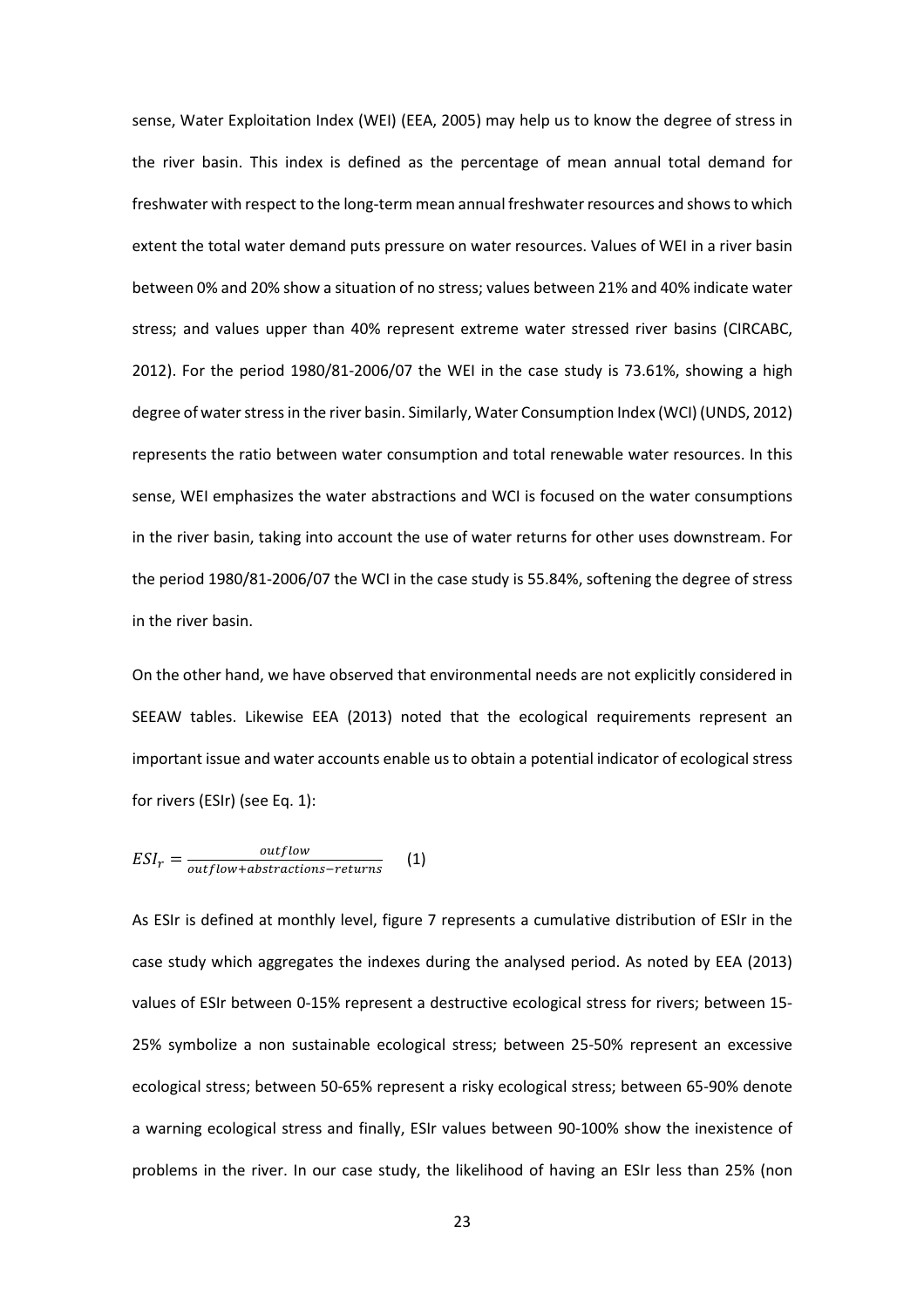sustainable ecological stress) is approximately 25%, and the likelihood of having an ESIr higher than 90% without any problem in the river basin is 3%, showing the stress suffered by the system.



Figure 7. Cumulative distribution function of ESIr (%) in Vélez River Basin for the period 1980/81-2006/07

# 5. Discussion on the applicability of the approach

As it has been shown in this paper, AQUATOOL DSS represents a reliable tool for building physical and use tables and the asset accounts under the SEEAW methodology, allowing the collection of those parameters of water cycle that cannot be obtained by monitoring. In this sense, AQUATOOL is capable of reproducing the potential evapotranspiration for non-irrigated land, the distinction between surface and groundwater runoff, the amount of soil water, the returns to groundwater and surface water bodies which had not been possible to determine in previous works with WEAP model (Dimova et al., 2014). Even so, there are still some parameters which cannot be reproduced as the losses in distribution networks.

Although SEEAW is the most employed water accounting approach, there are some key issues that are not completely defined or should be better considered. The first handicap is the spatial and temporal aggregation. As regards the spatial consideration, water accounting may be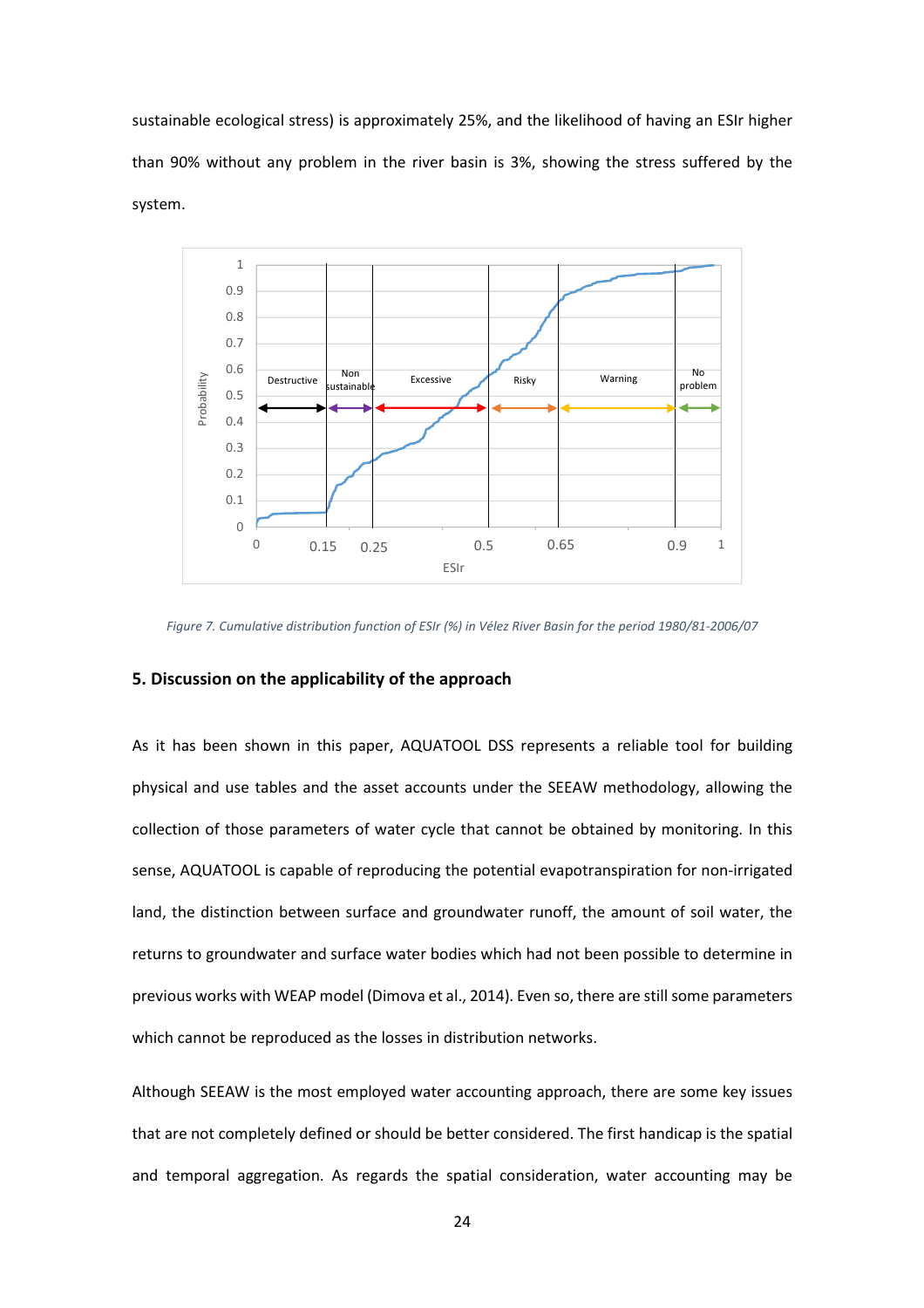developed in different levels of water use. Molden and Sakthivadivel (1999) defined three levels of analysis: macro level (basin or sub-basin level), mezzo level (service level) and micro level (use level). In this way, Momblanch et al. (2014) noted that water management analysis is performed at a water resource system scale, which is conceptually different to the river basin scale. So it may be possible to build SEEAW tables at a river basin scale, at water exploitation system scale or at a local scale. As regards the temporal consideration, traditionally SEEAW tables are built in a natural year concurring with economic accounts but, what about the water exploitation systems with pluriannual regulation?

We have emphasized throughout the paper the relevance of improving water efficiency. Several researches have demonstrated that more efficient irrigation technologies may cause, on the first hand, a decrease in the price of water and, as a consequence, an increase in water global use. On the second hand, they may reduce return flows, affecting downstream users and aquifer recharge. In these circumstances, the improvement in water efficiency can actually increase water depletions. This contradiction is named rebound effect or Jevon's paradox (Dumont et al., 2013). To overcome this situation, designing water pricing policies and the revision of water rights are recommended. Measuring these effects is out of the reach of this paper but some evidence of them can be found in Ward and Pulido-Velazquez (2008) and Gutierrez-Martin and Gomez (2011).

In section 2.3 there are some dark grey cells (see table 1 and table 2) which indicate zero entries because two possible reasons: 1) aggregated models do not distinguish between these types of results, such as precipitation on artificial reservoirs, lakes or rivers; 2) there are flows between water resources that are physically impossible or unlikely, such as precipitation on groundwater or outflows to the sea from soil water or artificial reservoirs. On the other hand, the column of EA. 1312 Lakes may have the same consideration as the column of EA.1311 Artificial reservoirs,

25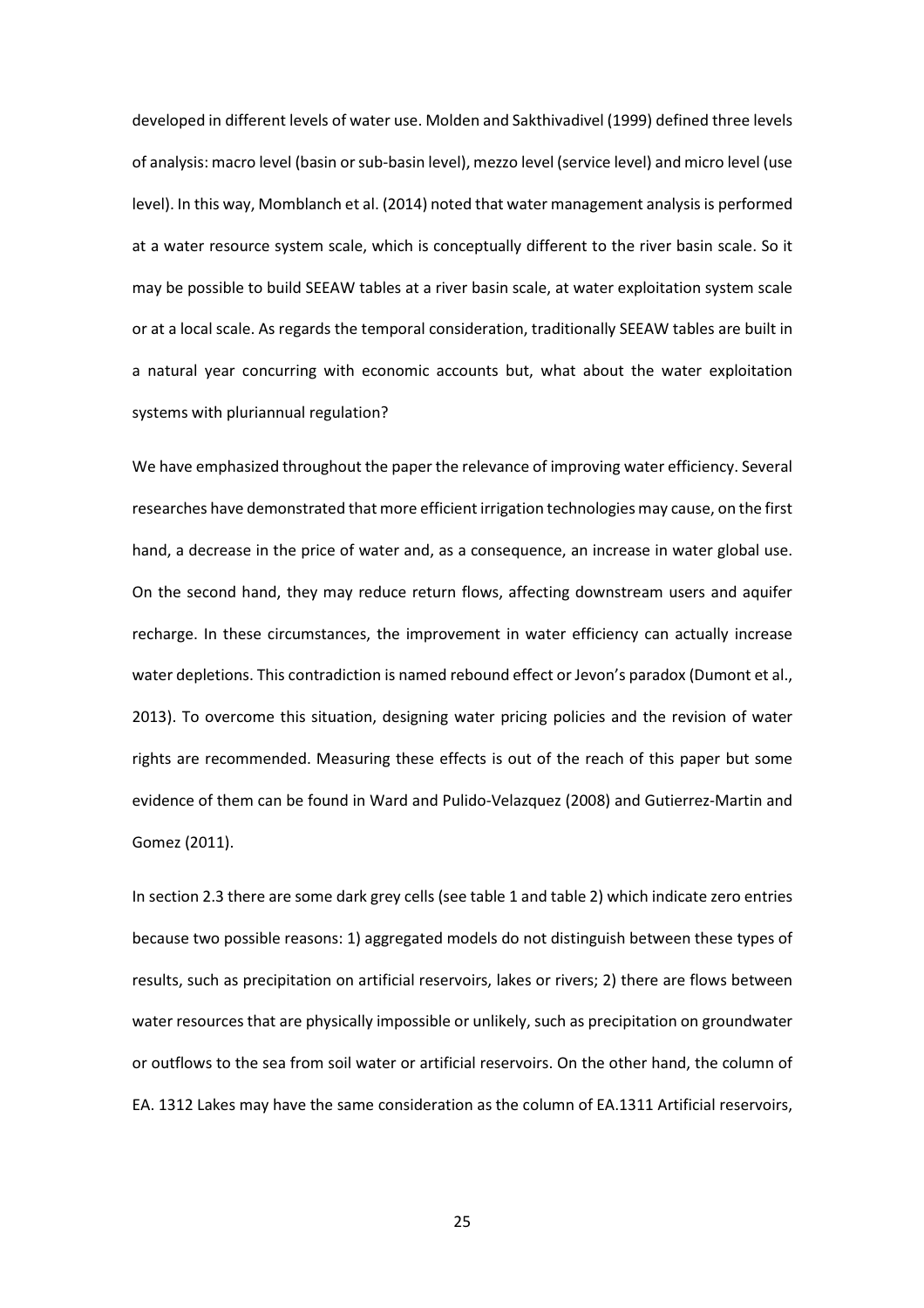due to they may be modelled in the water resources management model with the same type of element.

As regards to the methodology in the case study, it is based on time series data of precipitation and temperatures from the Spain02 database. The data availability of Spain02 enables obtaining time series of results during the period 1950-2008, being necessary the use of other sources of information in more recent periods. Other key issue is the classification of economic users presented in the SEEAW. In most of River Basin Districts, this information is not available because this information is not specified exhaustively, and it is preferable to classify the economic users in agrarian, urban or industrial users, as presented in the case study. Asset accounts also distinguish between water flows and water in reservoirs. This differentiation is a complex task unless we use simulation models to obtain it.

A priori, among the results obtained, indicators derived from water accounts allow policymakers to compare results between different territories and periods. But, as observed, they are mainly based on the amount of water generated in a territory, with special attention to those resources coming from other territories, but without an in-depth analysis of the amount of water that it is really abstracted. In this sense, WEI and WCI represent a first approximation to the degree of water stress suffered by the system, despite being based on annual averages and not displaying the seasonality or even a scarcity event at a monthly scale (Pedro-Monzonis et al. (2015b)). The consideration of several scenarios with and without reservoirs, pumping wells, waste water reuse or desalination may be useful for the definition of new indicators related to the stress of a water exploitation system.

It is worth noting that environmental requirements are not explicitly considered in SEEAW tables. In this sense, water abstraction for supplying human populations and economic activities are substantially conditioned, especially in water scarce exploitation systems and/or drought episodes. The introduction of environmental flows in a water resources system may negatively

26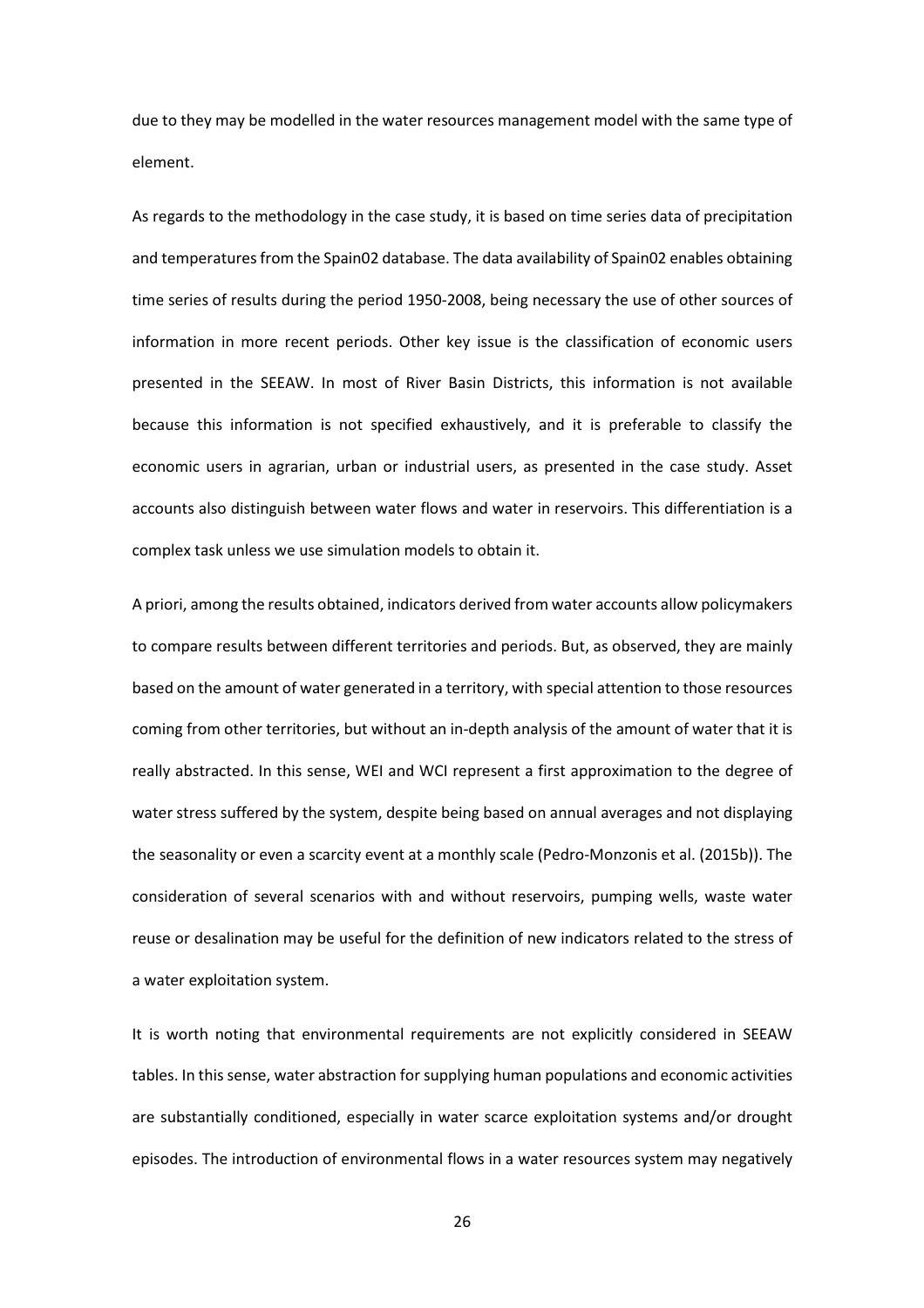affect the existing water uses in the basin and, in those periods when there are not enough water resources, those demands with the lowest priorities will present deficits (Pellicer-Martínez and Martínez-Paz, 2016). There is a clear need for improving water accounting approaches in order to include environmental requirements. As a first step the use of ESIr has enabled us to obtain a slight understanding of the stress suffered by the river at its mouth area, although results may improve if we analyse ESIr in every surface water body along the river basin. To deal with this issue, we suggest the use of simulation scenarios considering different environmental requirements to compare some of the values obtained in SEEAW tables among other: total abstractions and outflows to the sea.

### 6. Conclusions

As seen, filling SEEAW tables needs a significant degree of knowledge about the temporal and spatial evolution of the different components of the hydrological cycle and the flows between them. The main conclusion obtained from this research is the fact that AQUATOOL DSS is a reliable tool that provides information enough for building physical and use tables and asset accounts under SEEAW methodology, allowing the collection of those parameters of water cycle that cannot be obtained by monitoring. EVALHID module has been used for building physical water balances in natural regime. Moreover, the combined use of SIMGES simulation model and EVALHID allows complete physical water balances in altered flow regime, taking into consideration water allocation demands, evaporation from reservoirs and water transfers among others. In the case of building water accounts were mandatory in the river management plans, it may be desirable to have a standard for SEEAW tables as it exists in other water accounting approaches such as the ISO 14046 on Water Footprint.

In this regard, society expects from policymakers and stakeholders to maximise the profit produced per unit of natural resources. This research pretends to contribute to the objectives of the "Blueprint to safeguard Europe's water resources". It is noteworthy that, in Spain, a large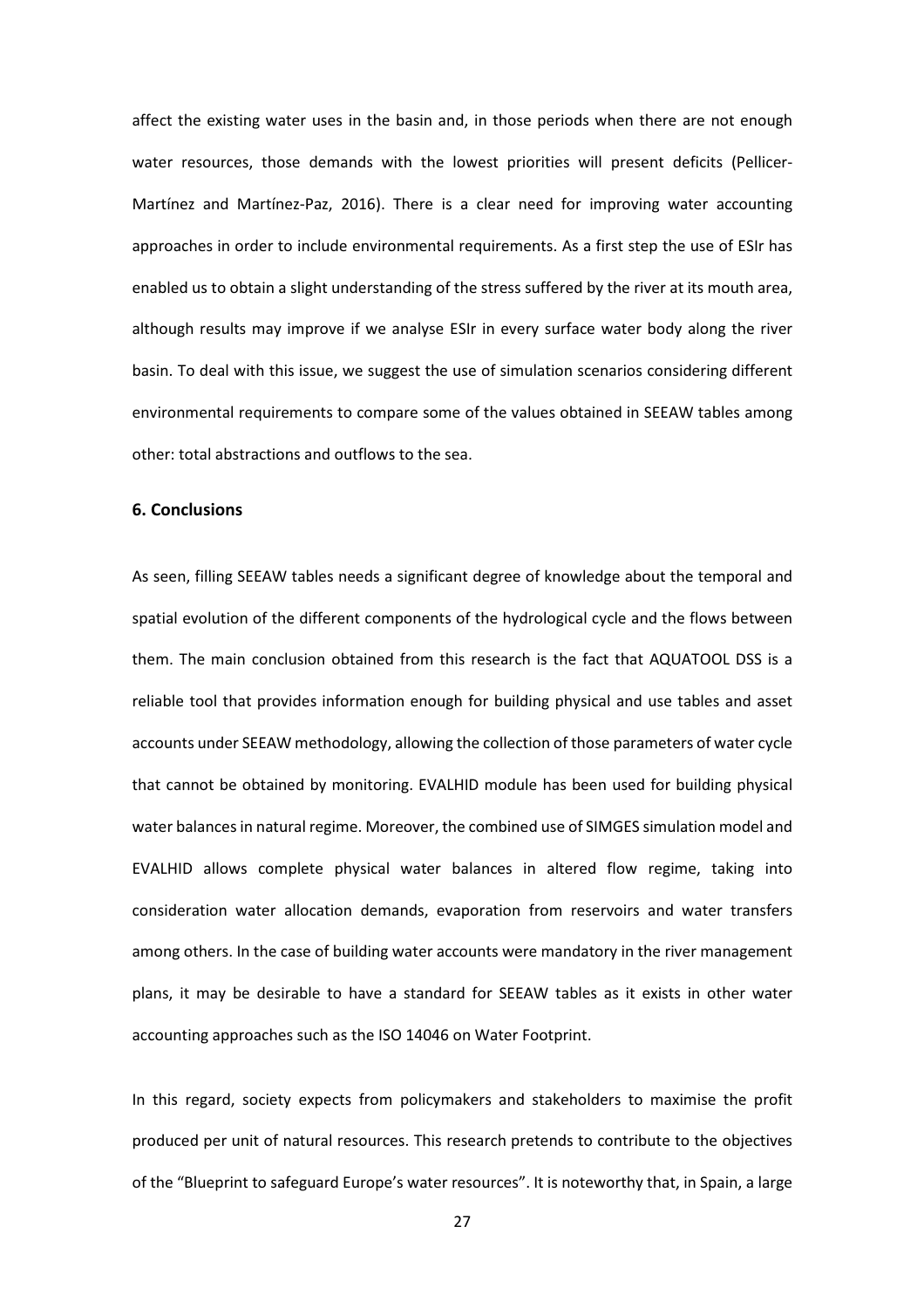part of these methodological decisions are included in the Spanish Guideline of Water Planning (BOE, 2008) with normative status guaranteeing consistency and comparability of the results.

## Acknowledgements

The authors thank two anonymous reviewers for their valuable comments, suggestions and positive feedback. The authors also wish to thank the Water and Environment team of INTECSA-INARSA and the Council of Agriculture, Fisheries and Environment of the Regional Government of Andalusia for the data provided in developing this study and the Spanish Ministry of Economy and Competitiveness for its financial support through the NUTEGES project (CGL2012-34978). We also value the support provided by the European Community's Seventh Framework Program in financing the projects ENHANCE (FP7-ENV-2012, 308438), WAMCD (EC-DG Environment No. 07.0329/2013/671291/SUB/ENV.C.1), LIFE ALBUFERA (LIFE12 ENV/ES/000685), IMPREX (H2020- WATER-2014-2015, 641811) and Research Group RNM-308 of the Andalusian Government.

## References

Andreu, J., Capilla, J., Sanchis, E., 1996. AQUATOOL, a generalized decision-support system for water resources planning and operational management. J. Hydrol. 177: 269-291. Doi: 10.1016/0022-1694(95)02963-X

Bergström, S. and Forsman, A., 1973. Development of a conceptual deterministic rainfall-runoff model. Nordic Hydrology.

Benavente, J., El Mabrouki, K., García-Aróstegui, J.L., Calabrés, C. and Casas, A., 2005. Uso de técnicas geofísicas para caracterizar la extrusión de agua salina en un acuífero costero mediterráneo bicapa (Río Vélez, provincia de Málaga). Geogaceta 37: 127-130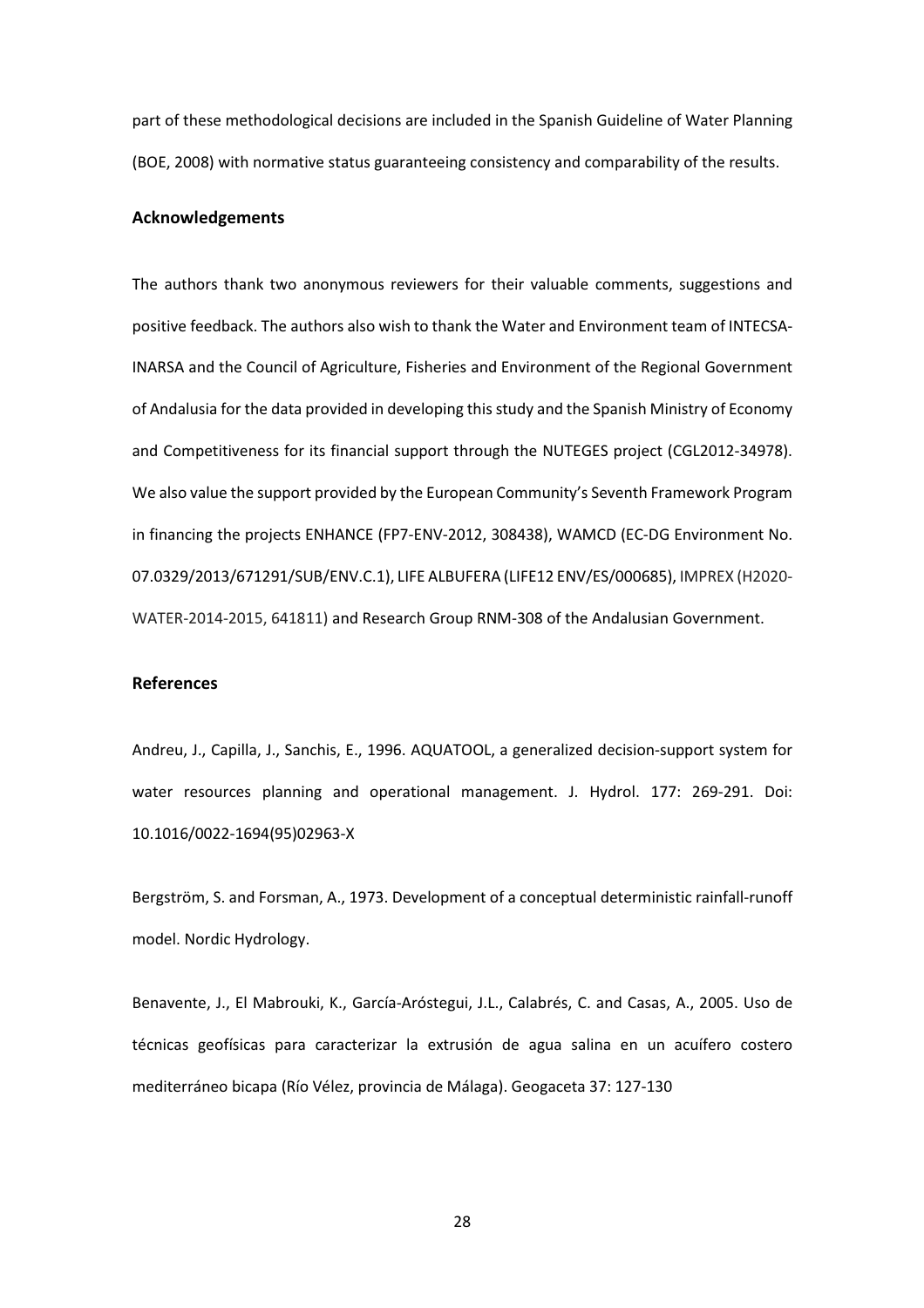BOE (Boletín Oficial del Estado), 2008. Instrucción de Planificación Hidrológica. Ministerio de Medio Ambiente, y Medio Rural y Marino.- 15340 - ORDEN ARM/2656/2008, de 10 de septiembre. Boletín Oficial del Estado 229, 38472-38582.

CIRCABC, 2012. 'Informal meeting of Water and Marine Directors of the European Union, Candidate and EFTA Countries. Copenhagen, 4-5 June 2012. Synthesis', Communication and Information Resource Centre for Administrations, Businesses and Citizens (https://circabc.europa.eu/sd/d/b5d535f4-0df2-4b7b-aa39-

a71483ab8fd4/Synthesis Water and Marine Directors Copenhagen.docx) (accessed 07.10.14)

Dimova, G., Tzanov, E., Ninov, P., Ribarova, I., Kossida, M., 2014. Complementary use of the WEAP model to underpin the development of SEEAW physical water use and supply tables. 12th International Conference on Computering and Control for the Water Industry, CCWI2013. Procedia Engineering 70: 563-572 doi: 10.1016/j.proeng.2014.02.062

Duan, Q., Sorooshian, S. and Gupta, V., 1992. Effective and efficient global optimization for conceptual rainfall-runoff models. Water Resour. Res., 28 (4), pp. 1015–1031

Dumont, A., Mayor, B. and López-Gunn, E. 2013. Is the rebound effect or Jevons paradox a useful concept for better management of water resources? Insights from the Irrigation Modernisation Process in Spain. Aquatic Procedia, 1, 64-76.

EC (European Commission), 2012. A Blueprint to Safeguard Europe's Water Resources. European Commission, 14.11.2012 COM(2012) 673 final, Brussels.

EC (European Commission), 2015. Guidance document on the application of water balances for supporting the implementation of the WFD. Final – Version 6.1 – 18/05/2015, Brussels.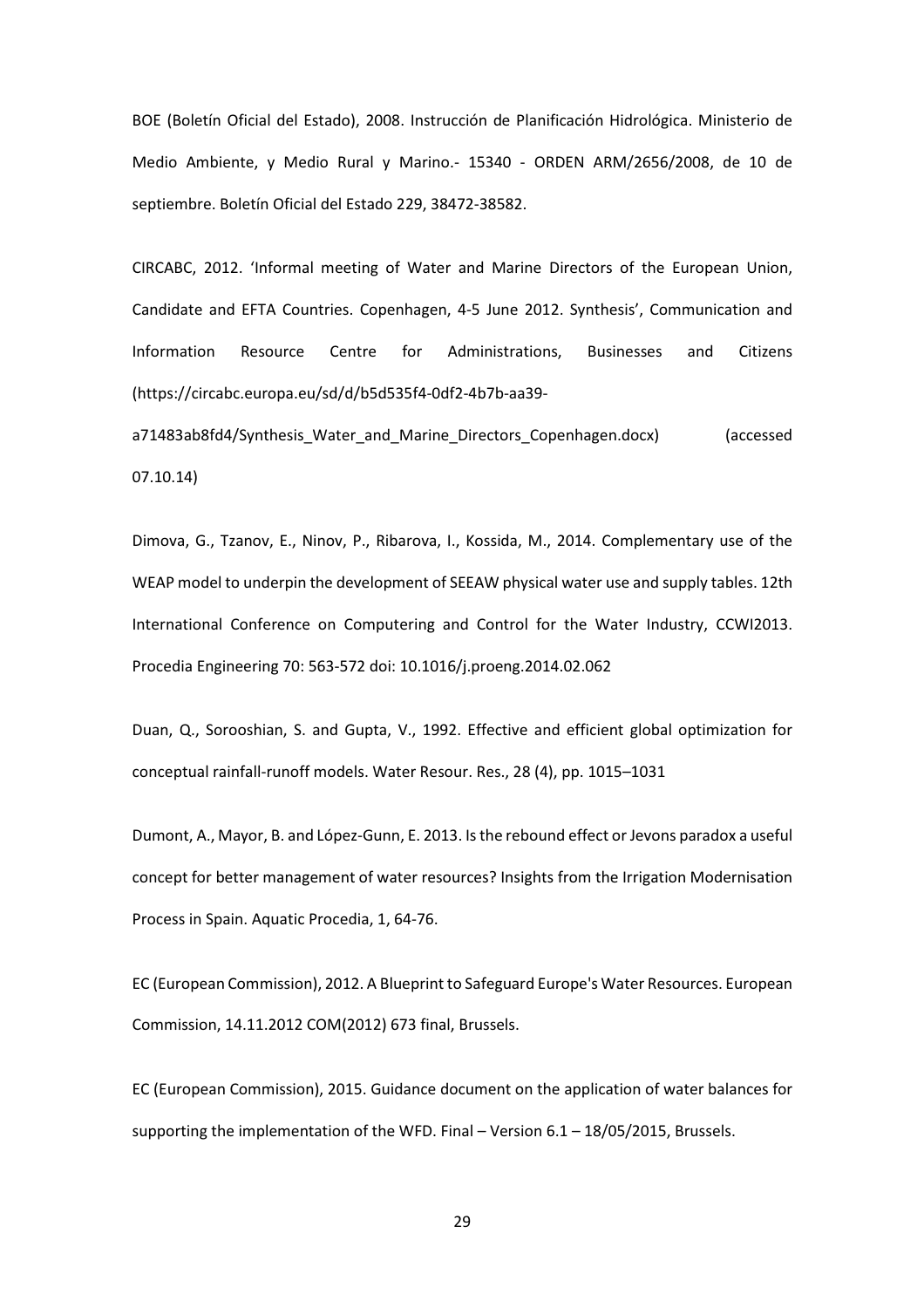EEA (European Environment Agency), 2005. The European Environment – State and Outlook 2005. European Environmental Agency, Copenhagen.

EEA (European Environment Agency), 2013. Results and lessons from implementing the Water Assets Accounts in the EEA area. From concept to production. EEA Technical report No 7/2013, European Environment Agency, Copenhagen.

EP (European Parliament), 2000. Directive 2000/60/EC of the European Parliament and of the Council of 23 October 2000 establishing a framework for Community action in the field of water policy. Official Journal L 327, 22-12-2000, Brussels.

García-Aróstegui, J.L., Benavente, J., Cruz-San Julián, J.J., 2007. Río Vélez (M.A.S. 060.026). Atlas Hidrogeológico de la provincia de Málaga 2, 185-190. Diputación de Málaga-IGME-UMA

Götzinger, J. and Bárdossy, A., 2007. Comparison of four regionalization methods for a distributed hydrological model. J. Hydrol 333, 374-384

Gutierrez-Martin, C. and Gomez, G. 2011. Assessing irrigation efficiency improvements by using a preference revelation model, Spanish Journal of Agricultural Research 9, 1009-1020.

Hargreaves, G.H. and Samani, Z.A., 1985. Reference crop evapotranspiration from temperature. Applied Eng. in Agric., 1(2): 96-99.

Herrera, S., Gutiérrez, J.M., Ancell, R., Pons, M.R., Frías, M.D., Fernández, J., 2012. Development and analysis for a 50-year high-resolution daily gridded precipitation data set over Spain (Spain02). International Journal of Climatology.

Hunink, J., 2014. La contabilidad de agua: el siguiente reto en la planificación hidrológica de España, iAgua, Apr. 2014 (http://www.iagua.es/blogs/johannes-hunink/la-contabilidad-deagua-el-siguiente-reto-en-la-planificacion-hidrologica-de-espana) Accesed 8 July 2014.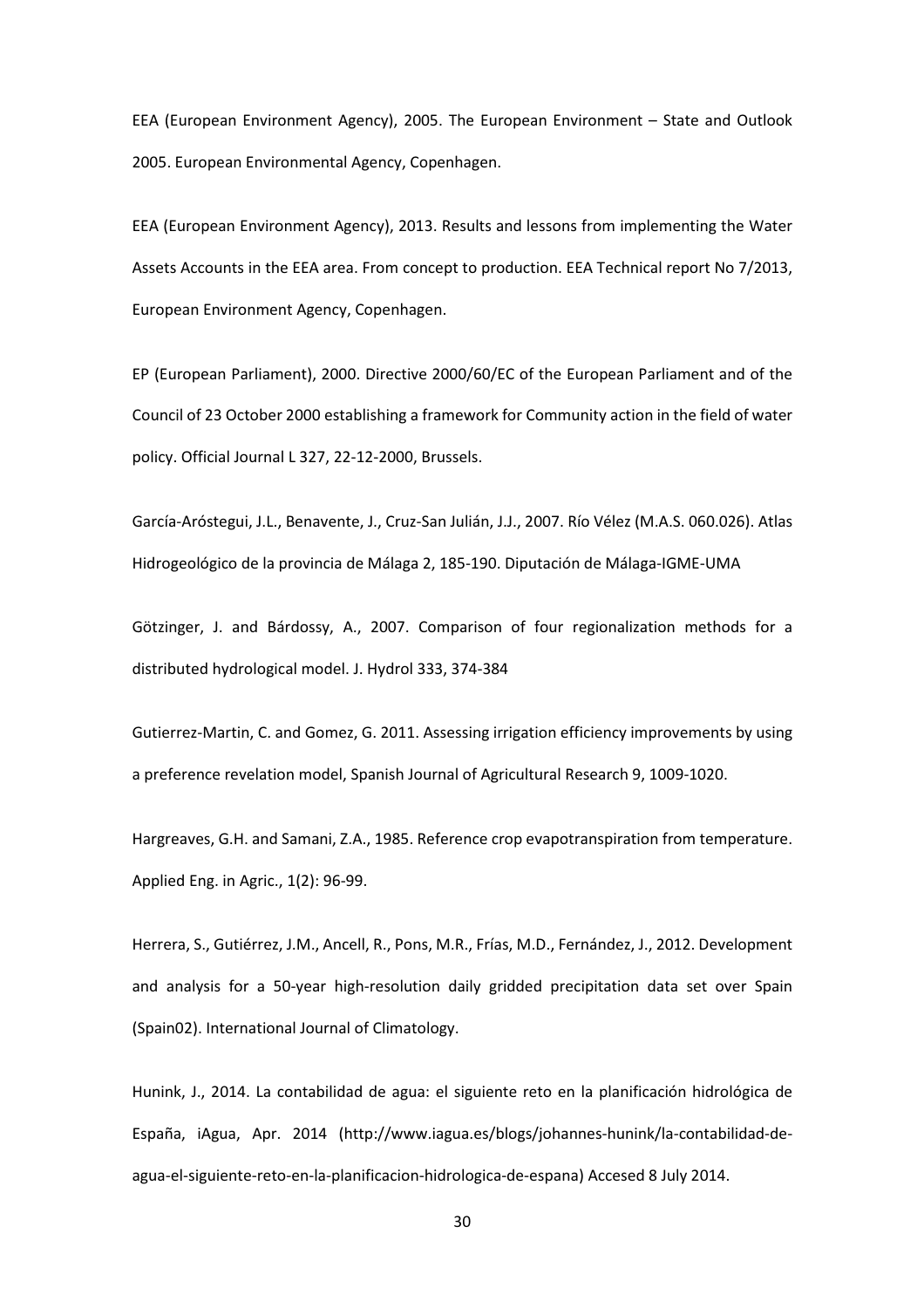Lentini, A., Kohfahl, C., Benavente, J., Garacía-Aróstegui, J.L., Vadillo, I., Meyer, H., Pekdeger, A., 2009. The impact of hydrological conditions on salinisation and nitrate concentration in the coastal Velez River aquifer (southern Spain). Environmental Geology, 58: 1785-1795.

MMA (Ministerio de Medio Ambiente), 2000. White paper on water in Spain. Madrid.

Molden, D. and Sakthivadivel, R., 1999. Water Accounting to Assess Use and Productivity of Water, International Journal of Water Resources Development, 15:1-2, 55-71, DOI: 10.1080/07900629948934

Momblanch, A., Andreu, J., Paredes-Arquiola, J., Solera, A. and Pedro-Monzonis, M., 2014. Adapting water accounting for integrated water resource management. The Jucar Water Resource System (Spain) J. Hydrol 519: 3369-3385, doi: http://dx.doi.org/10.1016/j.jhydrol.2014.10.002

Paredes-Arquiola, J., Solera, A., Andreu, J., Lerma, N., 2012. Manual técnico de la herramienta EVALHID para la evaluación de recursos hídricos. Grupo de Ingeniería de Recursos Hídricos. Universitat Politècnica de València.

Pedro-Monzonís, M., Ferrer, J., Solera, A., Estrela, T., Paredes-Arquiola, J., 2015a. Key issues for determining the exploitable water resources in a Mediterranean river basin. Sci Total Environ 503-504: 319-328. http://dx.doi.org/10.1016/j.scitotenv.2014.07.042

Pedro-Monzonís, M., Solera, A., Ferrer, J., Estrela, T., and Paredes-Arquiola, J., 2015b. A review of water scarcity and drought indexes in water resources planning and management. J. Hydrol 527 (2015) 482-493, http://dx.doi.org/10.1016/j.jhydrol.2015.05.003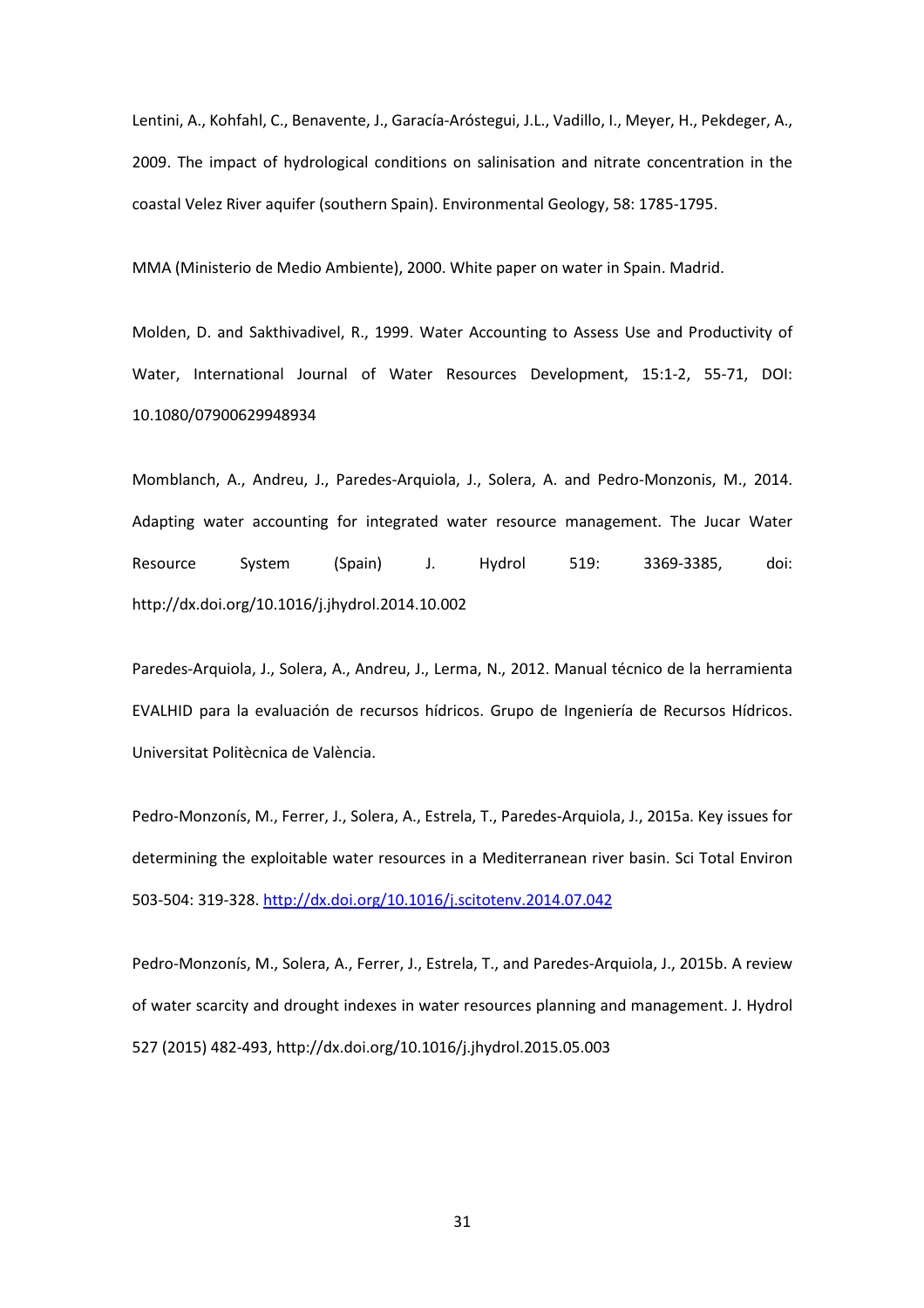Pellicer-Martínez, F. and Martínez-Paz, J.M., 2016. Grey water footprint assessment at the river basin level: Accounting method and case study in the Segura River Basin, Spain. Ecol. Indic. 60, 1173–1183 http://dx.doi.org/10.1016/j.ecolind.2015.08.032

Reilly, T.E., Franke, O.L., Bennett, G.D., 1984. The principle of superposition and its application in ground-water hydraulics. U.S. Geological Survey open-file report ; 84-459.

Ruiz, J.M., 1998. Desarrollo de un modelo hidrológico conceptual-distribuido de simulación continua integrado con un sistema de información geográfica. Tesis Doctoral. Escuela Técnica Superior de Ingeniería de Caminos, Canales y Puertos. Universitat Politècnica de València.

Solera, A., Paredes-Arquiola, J., Andreu, J., 2010. Componentes de un sistema de recursos hidráulicos. Modelos de uso conjunto de aguas superficiales y subterráneas. Madrid: Instituto Geológico y Minero de España 978-84-7840-852-8; pp. 87–110.

Tilmant, A., Marques, G., Mohamed, Y., 2015. A dynamic water accounting framework based on marginal resource opportunity cost. Hydrol. Earth Syst. Sci. Discuss., 19, 1457-1467, doi:10.5194/hessd-11-11735-2014

United Nations, UN, 2008. International Standard Industrial Classification of All Economic Activities (ISIC), Rev 4, Statistical Papers, Series M, No. 4, Rev 4 (United Nations publication, Sales No. E.08.XVII.25) New York, 2008.

United Nations Statistic Division, UNDS, 2012. System of Environmental-Economic Accounting for Water. United Nations, Department of Economic and Social Affairs, Statistics Division, (United Nations publication, Sales No. E.11.XVII.12) New York, 2012.

32